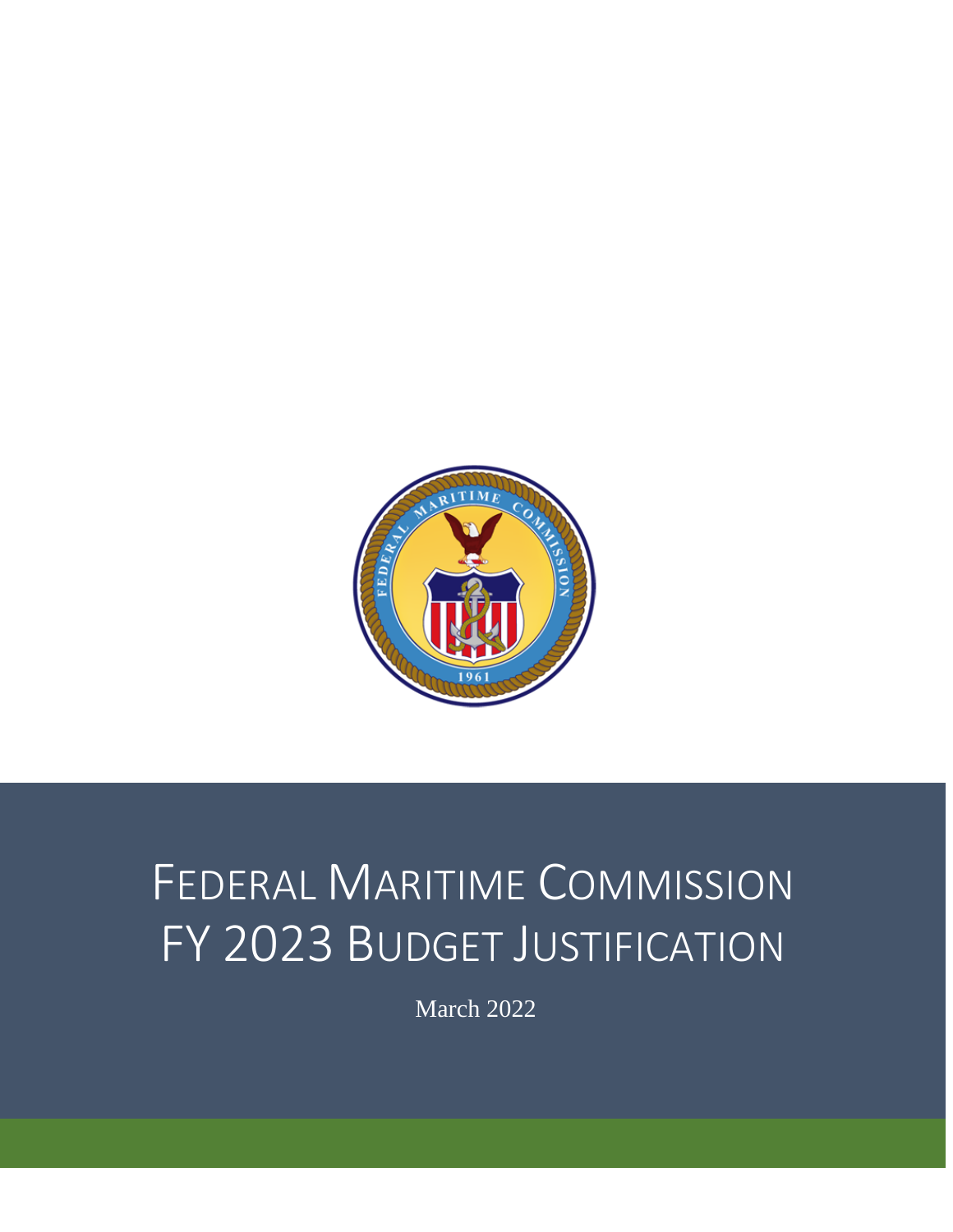$\mathbf{I}$ 

# Table of Contents

| FMC Response to Current Ocean Shipping Challenges and COVID-19 Impacts to       |
|---------------------------------------------------------------------------------|
|                                                                                 |
|                                                                                 |
|                                                                                 |
|                                                                                 |
|                                                                                 |
| Appendix C: Summary of Strategic Goals, Objectives, and Performance Measures 27 |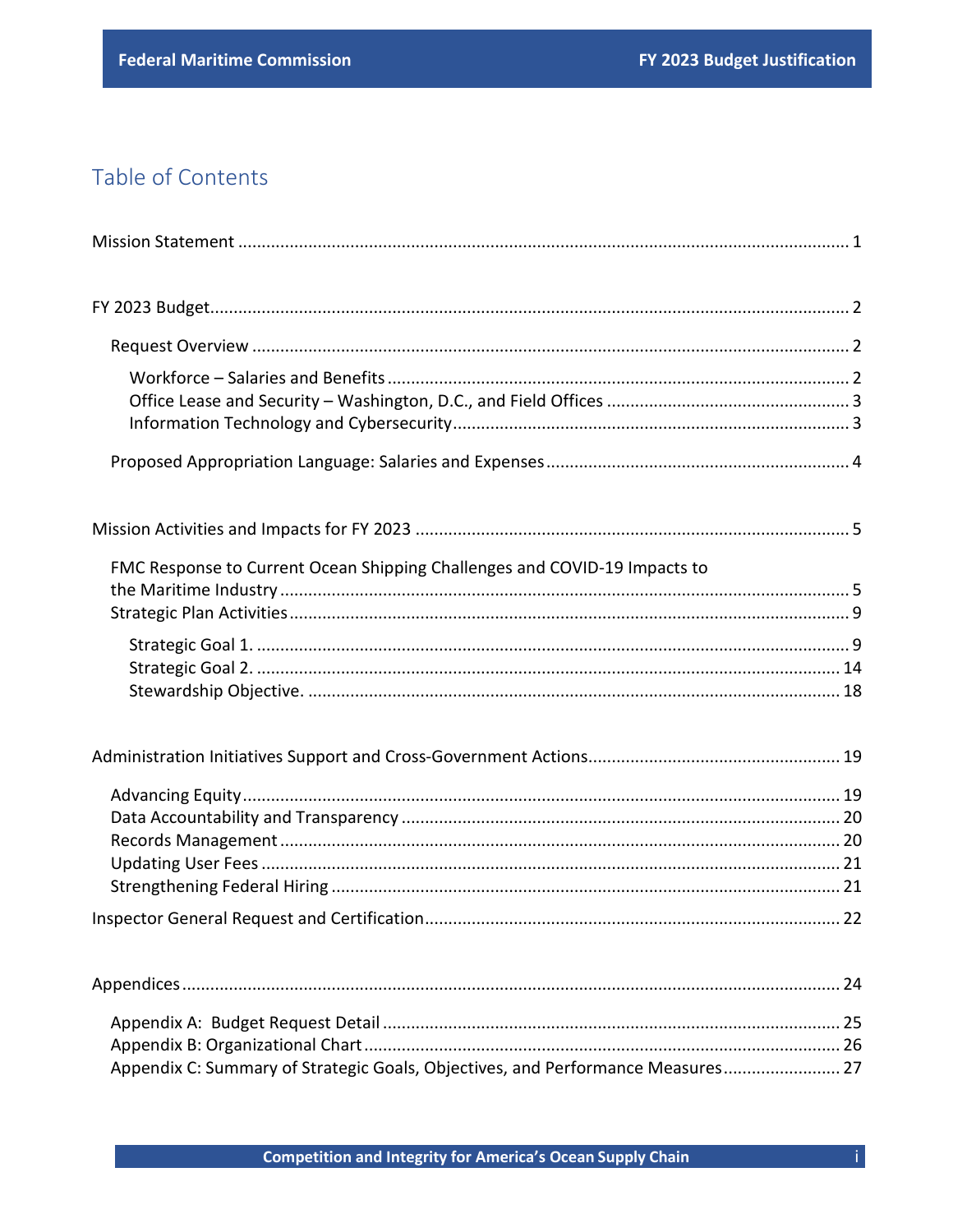# **Mission Statement**

<span id="page-2-0"></span>**Ensure a competitive and reliable international ocean transportation supply system that supports the U.S. economy and protects the public from unfair and deceptive practices.**

The Federal Maritime Commission (FMC or Commission) is an independent agency that regulates the international ocean transportation supply system (both liner carriers and ocean transportation intermediaries). This system is vital to the Nation's commerce.

Congress created the FMC to administer and enforce the Shipping Act and related laws. The principal statutes administered by the Commission, codified at 46 U.S.C. §§ 40101-44106 and § 3503, are:

- The Shipping Act of 1984, as amended (ShippingAct);
- The Foreign Shipping Practices Act of 1988(FSPA);
- Section 19 of the Merchant Marine Act, 1920 (1920Act);
- Sections 2 and 3 of Pub. L. No. 89-777, 80 Stat. 1350; and
- Section 834 of the Frank LoBiondo Coast Guard Authorization Act of 2018(LoBiondo Act).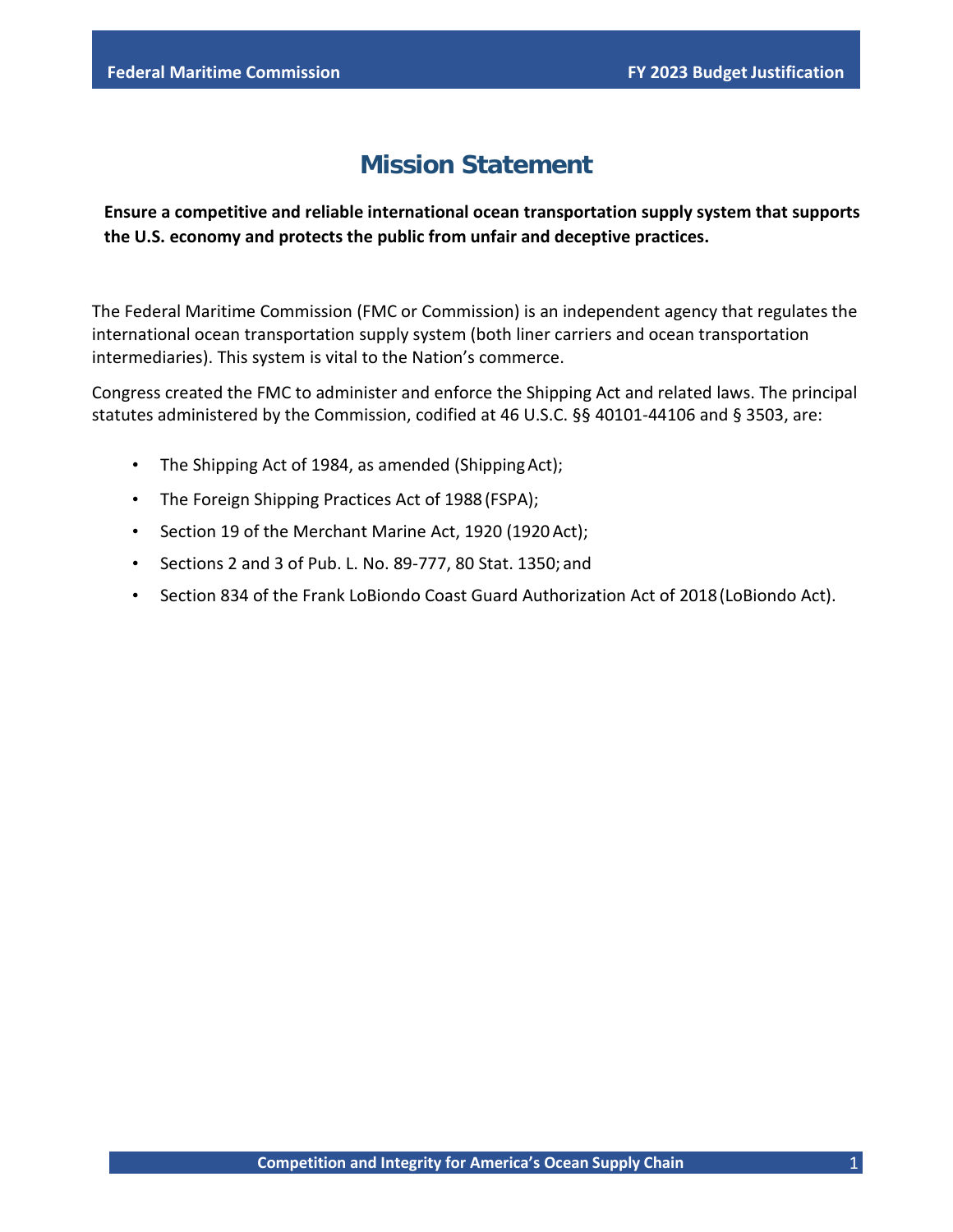# **FY 2023 Budget**

## <span id="page-3-0"></span>**Request Overview**

<span id="page-3-1"></span>The FMC requests \$34,683,500 to accomplish its statutory responsibilities and to meet the needs of stakeholders and the public. This level of funding represents a \$4.4M (14.5 percent) increase from the FY 2021 enacted budget. This budget increase will support the Commission's efforts to ameliorate the impact on the ocean shipping industry of unprecedented surges in cargo volumes and congestion at our Nation's ports. This chart provides an overview of



the largest spending categories in the budget. More detailed information on the allocation of resources is provided in the appendices. As the above chart illustrates, the vast majority of the Commission's budget is devoted to salaries and benefits.

## <span id="page-3-2"></span>**Workforce – Salaries and Benefits**

#### **Full Time Positions (FTP): 164 (+36) Full Time Equivalents (FTE): 149.5 (+29.5)**

The requested funding level will enable the Commission to add the appropriate resources to create a lasting capability to focus on supply chain issues. The additional staffing, as compared to the FY 2021 staffing levels, would be applied to Commission enforcement actions, efforts to preserve competition in the industry, initiatives focused on the supply chain that are within the authority of the Commission, as well as the capability to provide timely informational and dispute resolution assistance to consumers. Added administrative resources in the areas of human resources, information technology, and logistics would supply necessary support to the increased staffing. The Commission is requesting a portion of the funding for salaries and expenses as multi-year funding to mitigate the risk of being unable to complete hiring actions within the first year of enacted funding. This approach will provide the Commission with flexibility in our approach and sequencing of hiring actions.

In FY 2021, the Commission initiated hiring actions for an additional 12 positions that were previously unfunded and ended FY 2021 with 120 employees onboard. The agency will continue its hiring efforts to reach 164 FTP and achieve the 150 FTE level supported by the budget. The Commission had an impactful turnover rate of 9% in FY 2021, with 11 departures. The turnovers have been primarily in highlevel and hard-to-fill positions. By FY 2023, approximately 18% of the FMC workforce will be eligible to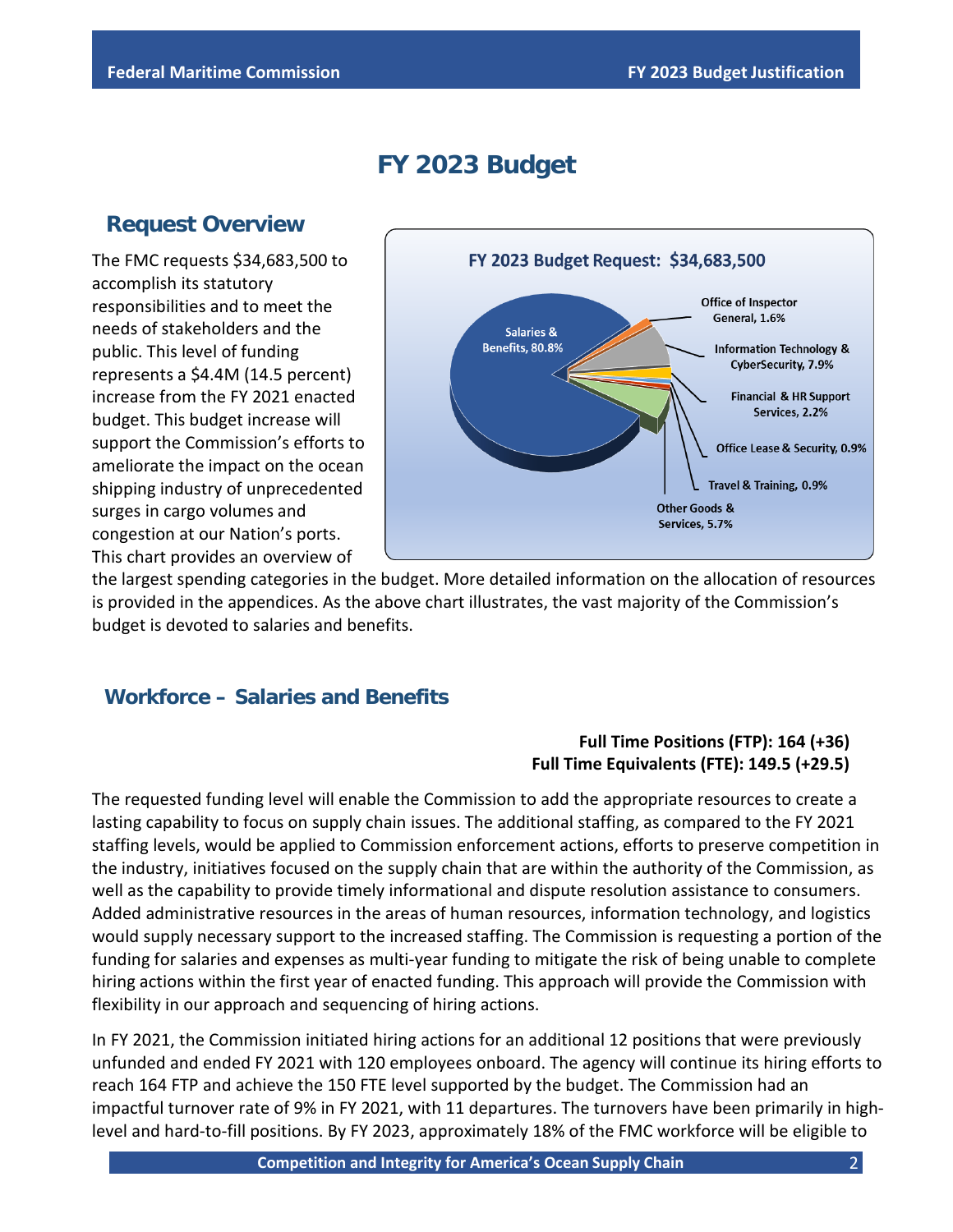retire. As the Commission implements office post re-entry policies, the number of retirement applications is expected to increase. The FY 2023 request allows the Commission to continue the practice of initiating hiring actions for retirements in advance of staff departures to facilitate the transfer of knowledge in key high-level or hard-to-fill positions.

The Commission's payroll estimate includes a projected 4.6% pay raise in FY 2023 and no changes to retirement benefit contribution percentages. The Commission's FY 2023 awards allocation of \$258,000 for non-SES remains at a level of approximately 1.2% of non-SES salaries (payroll benefits not included).

At the outset of FY 2022, the Commission continued its maximum telework schedule for staff due to the continuing COVID-19 pandemic. The agency evaluated how to modernize its policies and practices in preparation for the post-reentry work environment. In planning for the future of office operations, the Commission is exploring a myriad of work policies and organizational changes that would foster a hybrid work environment. Providing such options is necessary to remain competitive when recruiting top talent. During FY 2022 and 2023, the Commission will implement, evaluate, and adjust its policies, as necessary, to maintain a highly effective workforce.

The Commission continues to engage in succession management and projecting its future workforce needs. Continuous training and development in leadership competencies will prepare the next generation of leaders at the Commission. To that end, the Commission is offering leadership opportunities under the agency's Leadership Development Program and realigning and combining functions across the Commission to allow for greater career development opportunities.

#### <span id="page-4-0"></span>**Office Lease and Security – Washington, D.C., and Field Offices**

The FMC is located in Washington, D.C., and maintains a small field presence in regional locations. All FMC office spaces are leased through the General Services Administration (GSA). The FMC follows federal best practices to align the size of real property assets with program needs and will continue to evaluate its space requirements. The Commission optimizes office space use with the goal of reducing rental locations and costs when possible.

The Occupancy Agreement for the D.C. office space has been fully executed for a new lease beginning in FY 2023. The FMC will remain in its current location, receiving a rent concession in FY 2023 with annual lease payments commencing in FY 2024. The FY 2023 budget request includes the leasing costs of \$300,000 for several regional offices.

As the agency examines its workforce and space needs, the FMC will explore how to maximize our existing footprint to accommodate the increased number of positions without increasing space requirements.

#### <span id="page-4-1"></span>**Information Technology and Cybersecurity**

Funding at the requested level will allow the Commission to continue information technology (IT) modernization projects, enhancing both public-facing services and internal workflow processes. The FMC's investments in its IT infrastructure, cloud tenant, and security posture have allowed it to remain fully operational under maximum telework flexibilities during the ongoing COVID-19 pandemic and to meet cybersecurity requirements.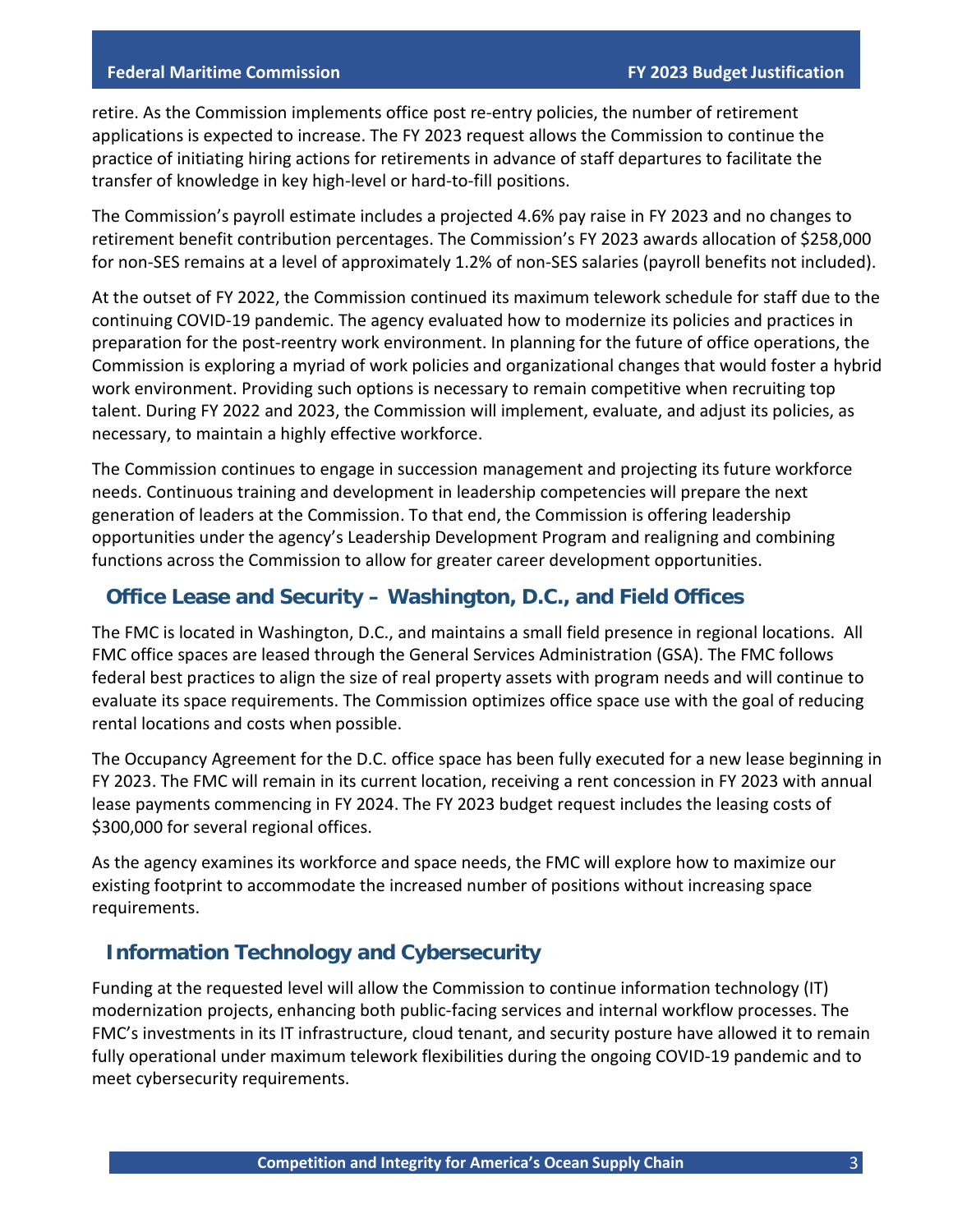In FY 2023, the Commission will be working on the final stages of modernizing the FMC-18, Ocean Transportation Intermediary (OTI) License and Registration Application, the agency's Regulated Persons Index (RPI), the Commission's Electronic Reading Room, and the dockets filing system for Commission proceedings.

The projected costs include contractor-provided software development services to assist the Commission's IT staff to modernize its mission-critical web applications, line-of-business applications, infrastructure, and server platforms. These crucial services also include on-site training and knowledge transfer, which require continued funding. During FY 2022, the Commission is assessing the progress of modernization initiatives to establish a new baseline for future development. This assessment will identify emerging business requirements requested by internal and external stakeholders, staying current with changes in technology, and addressing increased cybersecurity requirements for publicfacing and internal applications. This new baseline will guide activities over the next 3-5 years.

## <span id="page-5-0"></span>**Proposed Appropriation Language: Salaries and Expenses**

For necessary expenses of the Federal Maritime Commission as authorized by section 201(d) of the Merchant Marine Act, 1936, as amended (46 U.S.C. 46107), including services as authorized by section 3109 of title 5, United States Code; hire of passenger motor vehicles as authorized by section 1343(b) of title 31, United States Code; and uniforms or allowances therefore, as authorized by sections 5901 and 5902 of title 5, United States Code, \$30,300,000 [\$34,683,500] of which \$2,000,000 shall remain available until September 30, 2024: Provided, that not to exceed \$3,500 shall be for official reception and representation expenses. (Proposed text derived from: Transportation, Housing and Urban Development, and Related Agencies Appropriations Act, 2021.)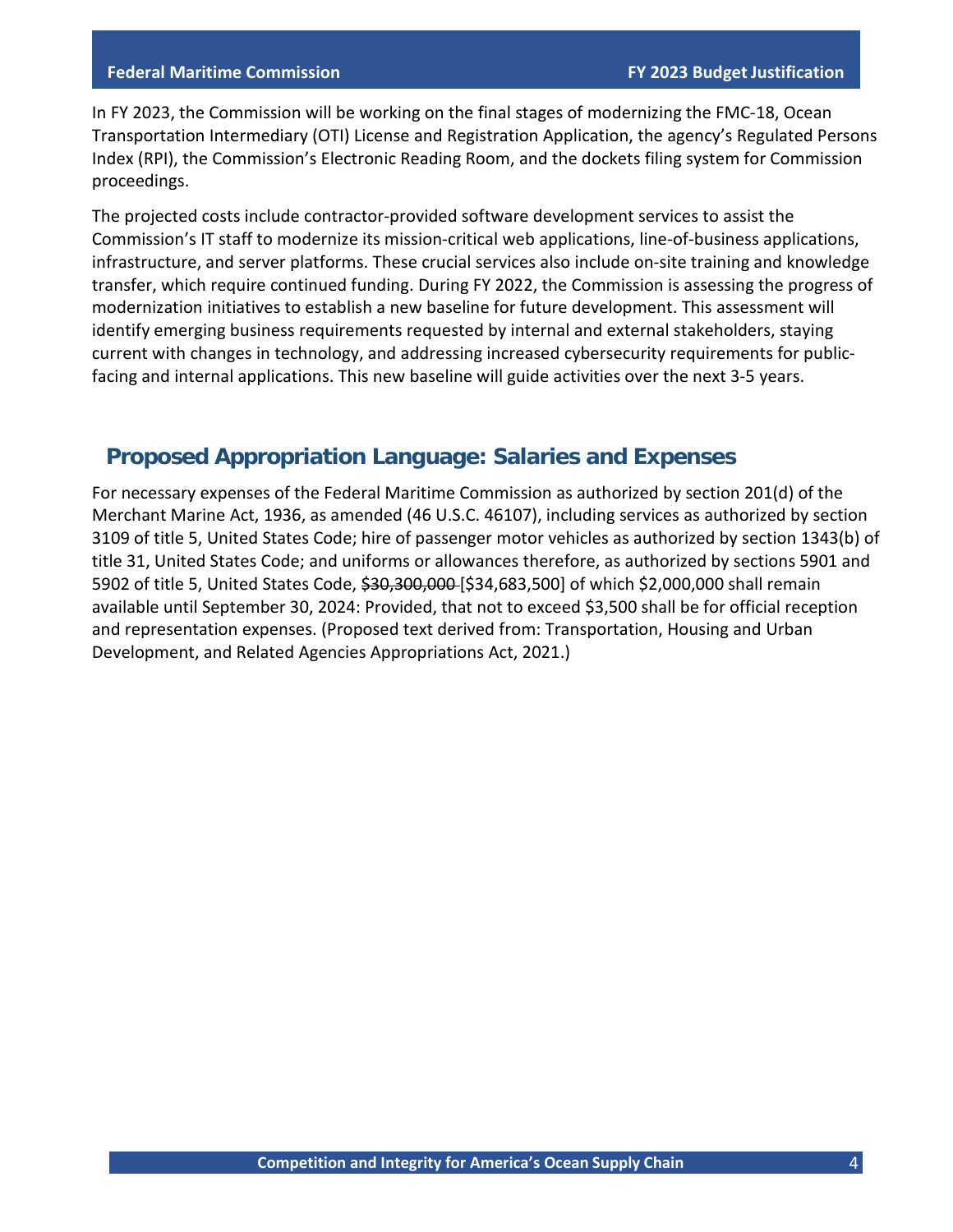# **Mission Activities and Impacts for FY 2023**

<span id="page-6-0"></span>The FMC regulates U.S. international ocean shipping, ensuring that the ocean transportation supply system is competitive and reliable, while protecting the public from unfair and deceptive practices. Through its oversight, the FMC's staff engages with a competitive industry that moves more than \$1 trillion in containerized exports and imports each year. <sup>1</sup> The FMC's programs enforce the Shipping Act and related laws, resolve shipping disputes, and promote best practices in the industry. The Commission timely and efficiently analyzes the competitive impact of proposed vessel-operating common carrier (VOCC) and marine terminal operator (MTO) agreements; monitors activities under filed agreements; detects and addresses unreasonable increases in transportation costs or decreases in transportation services enabled by filed agreements; and addresses other activities prohibited by the law. Furthermore, the FMC licenses ocean transportation intermediaries (OTIs), and ensures those entities possess adequate financial responsibility to provide the U.S. international ocean supply chain with integrity and security. The Commission also protects consumers from cruise industry nonperformance, such as cruise cancellations. These functions are inherent to the Commission's role under the law.

## <span id="page-6-1"></span>**FMC Response to Current Ocean Shipping Challenges and COVID-19 Impacts to the Maritime Industry**

Due to changes in the U.S. consumer demand behavior and other ripple effects of the COVID-19 pandemic, the ocean shipping industry has been challenged by unprecedented surges in cargo volumes and supply chain congestion. The Commission is using the full extent of its authority under the law to address supply chain challenges, including implementing service contract filing relief, facilitating stakeholder discussions on supply chain challenges, implementing temporary relief for small U.S. cruise businesses, and increasing enforcement actions. The assistance extended to the ocean shipping industry during the pandemic will continue into FY 2023 and is already achieving positive results through the following initiatives:

**The Federal Maritime Commission Vessel-Operating Common Carrier Audit Program:** In July 2021, the Commission established a new audit program and dedicated audit team to assess Vessel-Operating Common Carriers' (VOCCs) compliance with the FMC's interpretive rule on detention and demurrage, as well as to address complaints from shippers and other stakeholders regarding detention and demurrage practices. The audit team is working with VOCC companies to clarify any questions or ambiguities concerning the application of the rule. Through review of quarterly quantitative and qualitative information from the carriers regarding their internal and external detention and demurrage practices, as well as details of substantive changes to their detention and demurrage tariff rules, the FMC is facilitating the creation of industry best practices.

<sup>1</sup> According to the U.S. Census Bureau: Economic Indicators Division USA Trade Online*. Source: U.S. Import and Export Merchandise trade statistics*, U.S. container exports and imports totaled \$1,031,799,889,658 in 2020.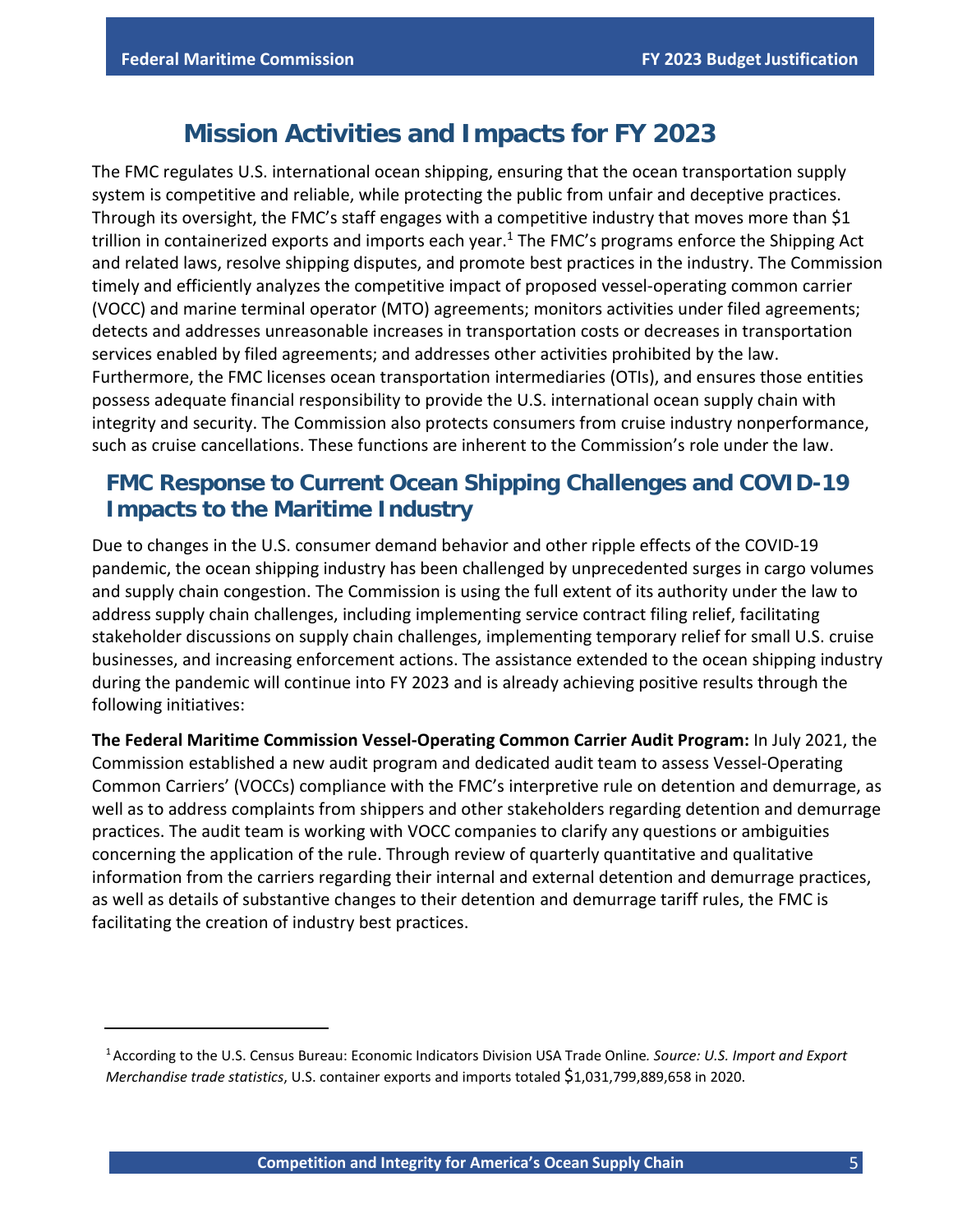**Investigation of Congestion Surcharges:** In August 2021, the Commission issued letter demands to eight VOCCs seeking information on the implementation of and justification for the assessment on their customers of congestion surcharges. These surcharges are in addition to other charges that VOCCs have imposed in recent months. As the pandemic continues and new fees are created, the Commission will continue to analyze whether these surcharges violate the law or the Commission'sregulations.

**Fact Finding 29 – International Ocean Transportation Supply Chain Engagement:** Initiated by the Commission on March 31, 2020, this Fact Finding investigation convened supply chain innovation teams to address port and terminal operational challenges in the wake of the COVID-19 pandemic and continues to make industry recommendations as warranted. By Order issued on November 19, 2020, this investigation was expanded to investigate whether alliances are employing practices or regulations in violation of Shipping Act prohibited acts, including practices and regulations related to demurrage and detention, empty container return practices and regulations, and practices and regulations related to the carriage of U.S. exports. In February 2021, the Fact Finding Officer issued information demand orders to ocean carriers and marine terminal operators to determine if legal obligations related to detention and demurrage practices are being met. In July 2021, the Fact Finding Officer issued interim recommendations to the Commission aimed at minimizing barriers to private party action, clarifying Commission and industry processes, and encouraging stakeholders to engage the Commission in enforcement actions and alternative dispute resolution.

**Increased Enforcement Activity:** In July 2021, potential enforcement matters were separated from the Fact Finding 29 investigation and transferred to the FMC's Director of Field Investigations and the Bureau of Enforcement (BOE). Since that time, the BOE and the Director of Field Investigations have opened 35 cases investigating port congestion and detention and demurrage charges. The subjects of these investigations are MTOs in major US ports, and several of the largest VOCCs. The issues being investigated include changes to earliest return dates for exports; charges assessed during customs holds for imports; terminal area closures; lack of available appointments; lack of container return locations; delayed container release; and container availability. The Commission also issued a Notice of Inquiry into the use of merchant clauses in VOCCs' bills of lading to require payment from entities that are not in contractual privity with the VOCC. Attention to the collection of demurrage and detention is of particular concern.

**Public Assistance and Informal Dispute Resolution:** The Commission is revitalizing the Office of Consumer Affairs and Dispute Resolution Services to provide informational assistance and to facilitate prompt and fair informal dispute resolution to FMC stakeholders. To that end, in FY 2022, the Commission designated an Export Expert on the CADRS staff, per a Fact Finding 29 recommendation. In FY 2023, the agency seeks to significantly increase CADRS staffing to bolster its services to the public as an accessible and effective resource for resolving commercial conflicts that might otherwise be submitted to the Commission for costly litigation. In FY 2021, CADRS responded to a total of 2,041 inquiries from the public. Of that total, 239 ombuds matters were handled: 126 relating to commercial cargo; 27 involving household goods; and 86 cruise matters. In FY 2023, with the dedicated resources requested, this program will be better equipped to quickly respond to both inquiries and disputes.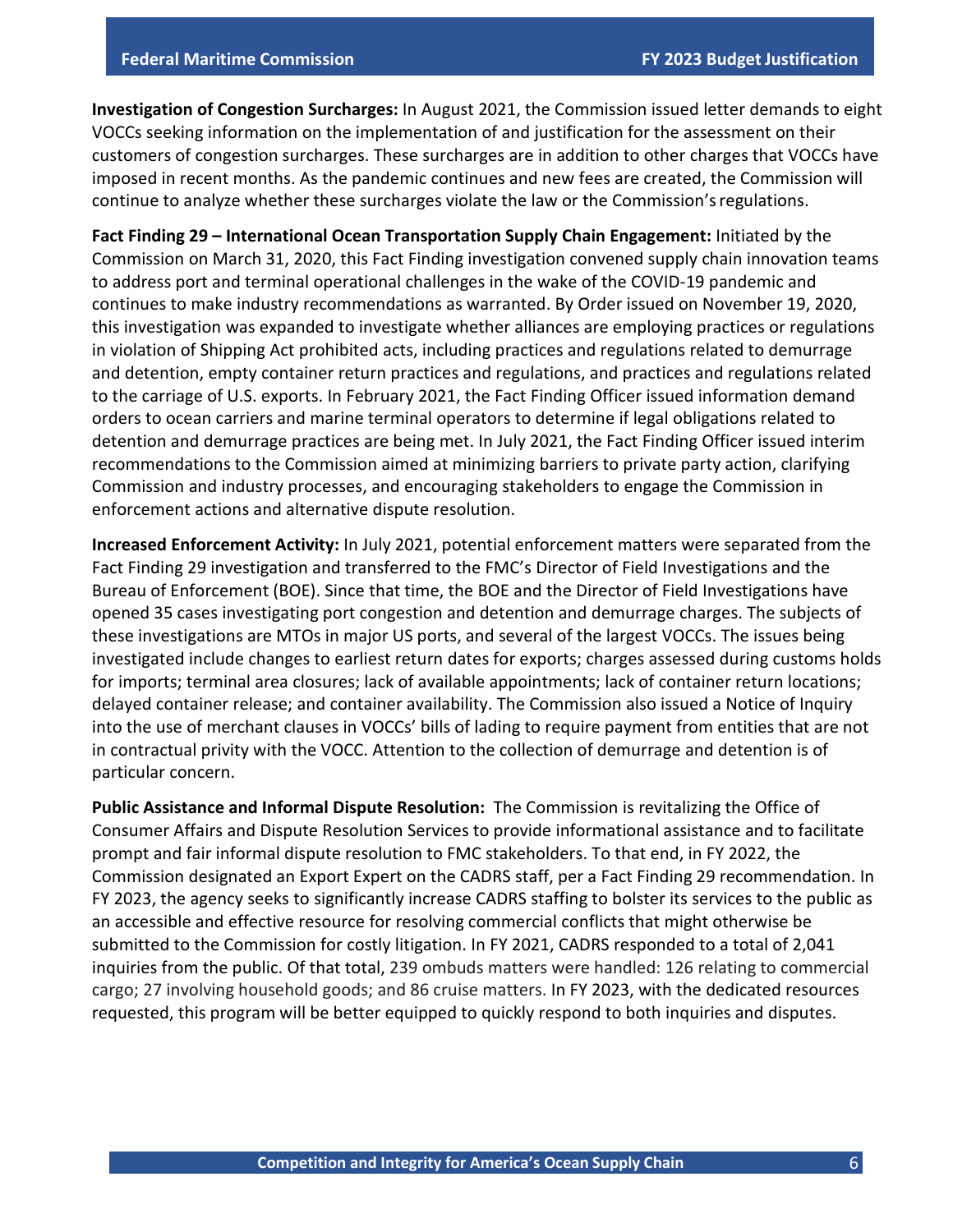#### **Policy Actions:**

**Statement on Retaliation and Other Obstacles to Private Party Complaints:** At the suggestion of Interim Recommendations from Fact Finding 29, the Commission issued a policy statement to set forth the Commission's position on potential retaliation, awarding of attorney fees in Commission cases, and representational complaints filed by associations on behalf of their members. This policy statement clarifies some uncertainties that might be inhibiting private parties from filing cases before the Commission.

**Detention and Demurrage Billing Requirements:** At the suggestion of Interim Recommendations from Fact Finding 29, the Commission issued an advance notice of proposed rulemaking (ANPRM) to solicit public comments on detention and demurrage billing requirements, including certain minimum information common carriers or marine terminal operators should be required to include in billings and whether common carriers should be required to adhere to certain practices regarding billing timing.

**Maritime Transportation Data Initiative:** In December of 2021, the Commission initiated a program to identify data constraints that impede the flow of ocean cargo and add to supply chain inefficiencies. The project aims to establish data standards and best practices for data access and transmission essential for a reliable and stable ocean transportation system. A series of meetings with maritime and intermodal stakeholders, as well as a data summit during FY 2022, will inform the Commission on the current need and solutions for improvements in data transparency to create greater efficiency in the movement of cargo.

**Increased Monitoring of Ocean Carrier Alliances**: The FMC monitors key economic indicators and changes to underlying market conditions for all global alliance agreements to detect any joint activity by agreement members that might raise and maintain freight rates above competitive levels, or unreasonably decrease services. In November 2020, due to the prolonged congestion challenges, the Commission increased the frequency of trade data filings by ocean carrier alliances from quarterly to monthly.

**Providing Industry Regulatory Relief:** Effective June 2, 2021, a new rule amended existing FMC regulations to enable ocean carriers to file original service contracts with the Commission up to 30 days after they go into effect. This change was prompted by positive industry response to the temporary service contract filing relief provided during the pandemic to minimize COVID-19-related impacts on the supply chain. The filing change provides regulatory requirements that reflect industry practices that benefit both carriers and shippers. In making its decision, the Commission carefully weighed the regulatory burden on regulated entities and the need for the FMC to carry out its mission concerning statutory oversight of service contracts.

**Addressing Cruise Industry Challenges:** COVID-19 has also severely impacted the cruise industry. On March 14, 2020, the Centers for Disease Control and Prevention (CDC) issued a No Sail Order and Suspension of Further Embarkation causing all but the smallest Passenger Vessel Operators (PVOs) to cease all operations, which was extended through October 2020. Consequently, questions concerning future travel and passengers' ability to obtain refunds of monies remitted for transportation disrupted by COVID-19 were legion. On April 30, 2020, the Commission initiated Fact Finding 30, *COVID-19 Impact on Cruise Industry*, to engage industry stakeholders, including PVOs, passengers, and MTOs, to identify commercial solutions to COVID-19-related issues that interfere with the operation of the cruise industry. On July 23, 2020, the Commission adopted the Fact Finding Officer's proposal providing limited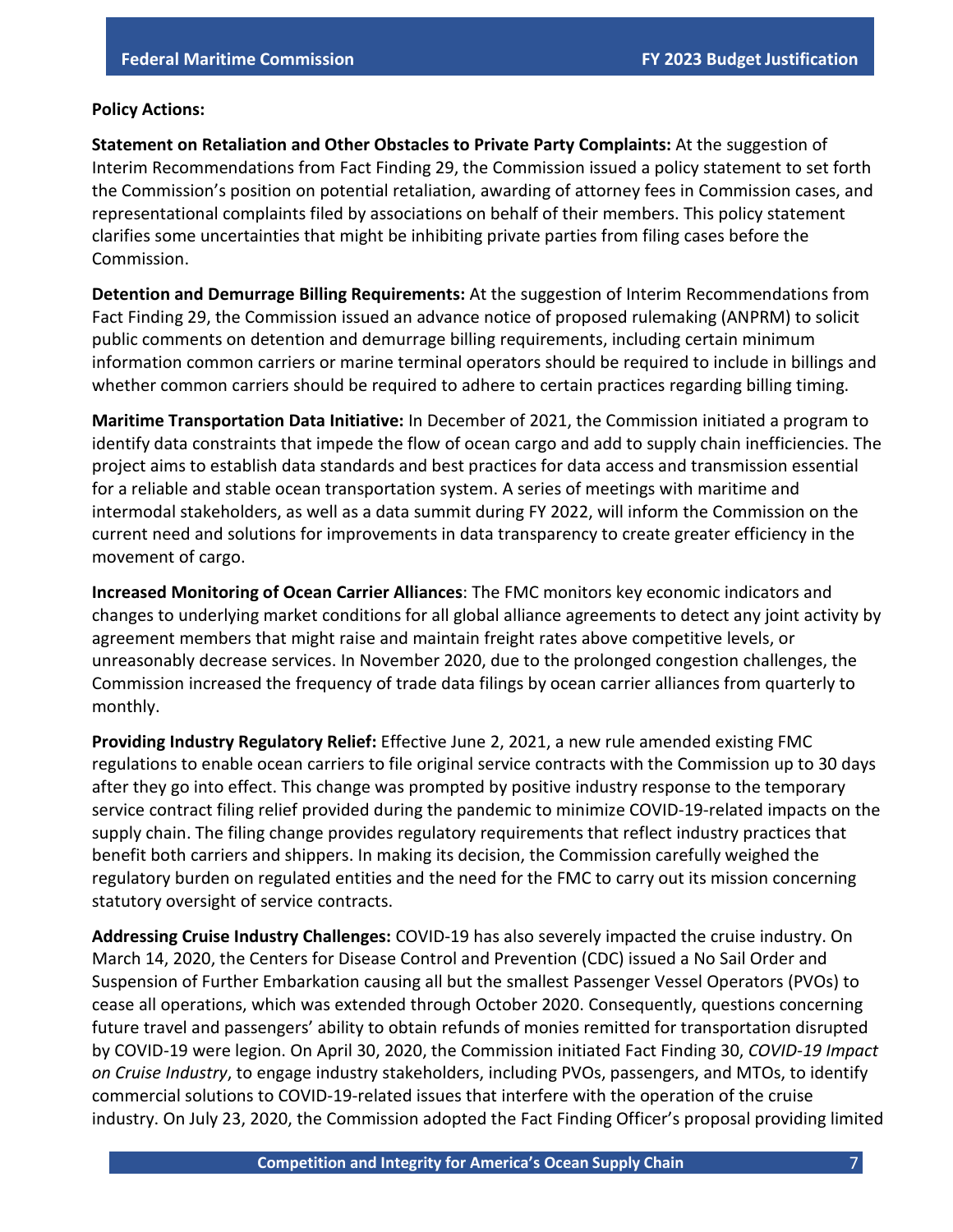and temporary relief to small U.S. PVOs whose operations and business had been disrupted by the response to COVID-19. Small PVOs may now qualify for alternative forms of evidence of financial responsibility, provided applicants meet key conditions.

On August 10, 2020, the Commission adopted the Fact Finding Officer's recommendation to initiate a rulemaking to amend its regulations concerning "non-performance" by a PVO. Accordingly, on August 24, 2021, in Docket 20-15, the Commission issued a Notice of Proposed Rulemaking (NPRM) seeking public comment on a proposed rule to amend its regulations governing non-performance by passenger vessel operators (PVO/cruise lines) and establishing new requirements for when cruise passengers should be provided refunds for cancelled or delayed voyages. After careful consideration of the public comments submitted, on February 28, 2022, the Commission unanimously approved a final rule. Investigative efforts will continue during the pandemic and recovery to assist with identifying commercial solutions to COVID-19-related issues that interfere with the operation of the cruise industry.

**National Shipper Advisory Committee (NSAC):** The Committee is comprised of individuals who represent companies importing and exporting cargo to and from the United States. The purpose of the Committee is to advise the FMC on policies relating to the competitiveness, reliability, integrity, and fairness of the international ocean freight delivery system. The Committee is responsible for identifying the scope of its work and for providing its advice, reports, and recommendations to the Commission. The inaugural meeting of the NSAC was held on October 27, 2021, and the members meet every other month.

**Investigation into Canadian Ballast Water Regulations:** On March 6, 2020, the Commission received a petition from the Lake Carriers' Association, a trade association made up of owners and operators of vessels on the Great Lakes, alleging that conditions created by Transport Canada, an agency of the Government of Canada, are unfavorable to shipping in the United States/Canada trade under Section 19 of the 1920 Act. In particular, the Lake Carriers' Association asserted that Transport Canada's proposed regulations requiring the installation of ballast water management systems on vessels loading or discharging ballast water in Canadian waters would drive U.S.-flag vessels from the cross-lakes U.S. export trade with Canada. On June 16, 2020, the Commission issued a Notice of Investigation and Request for Comments. The comment period closed on July 22, 2020, and the Commission received 21 comments. In October 2020, the U.S. Environmental Protection Agency issued a proposed regulation that did not align with the proposed Canadian approach to ballast water. In June 2021, Transport Canada issued its final rule on ballast water that delayed the effective date for most of the affected U.S. vessels until 2030. Due to the developments within Canada and the U.S., on January 28, 2022, the Commission issued an additional request for comments on the submitted petition. The FMC will continue to monitor the situation and will review received comments. The Commission continues to monitor the situation and to remain in contact with other federal agencies as it proceeds with its investigation. This investigation is expected to continue into FY 2023.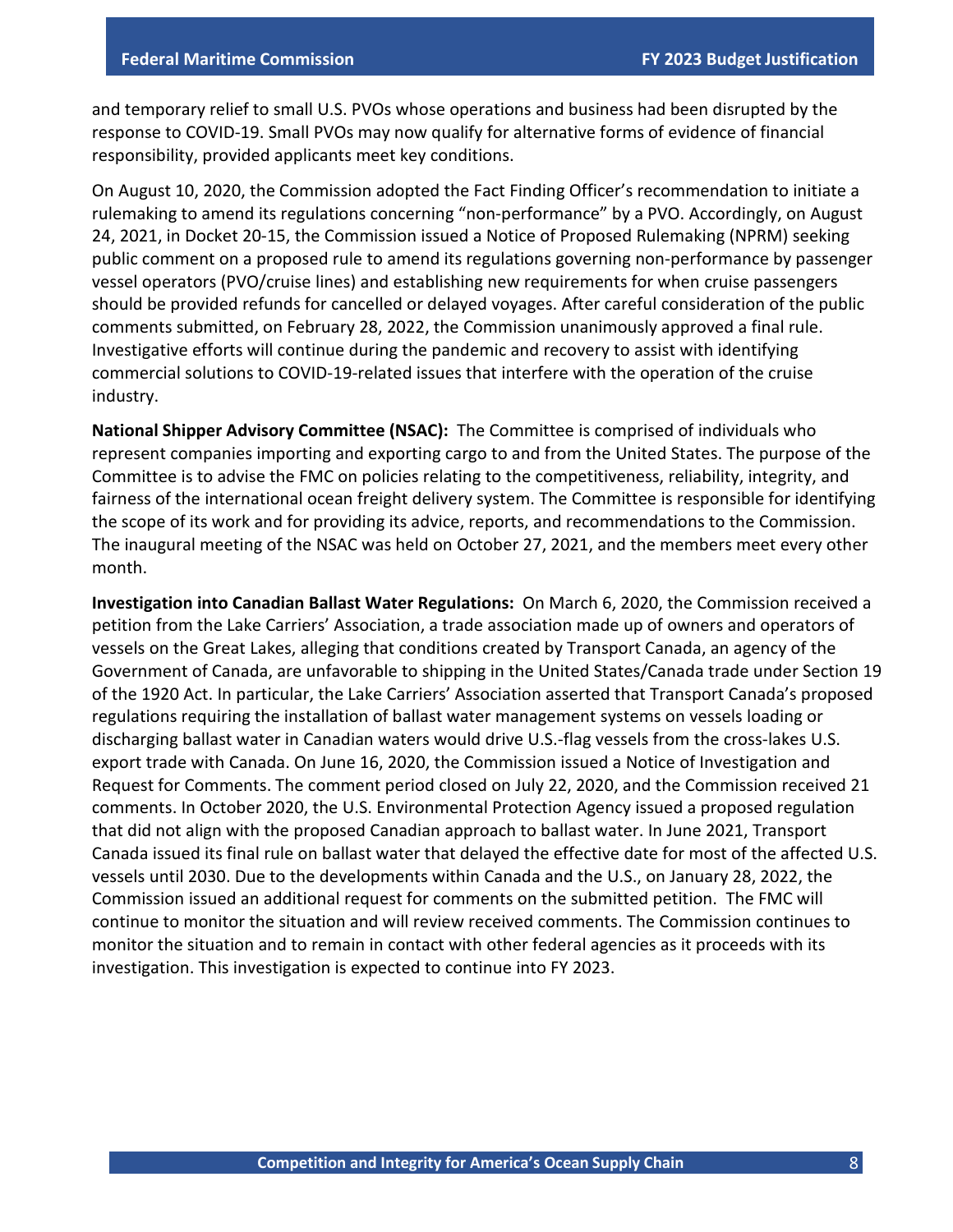## <span id="page-10-0"></span>**Strategic Plan Activities**

The Commission's FY 2022-2026 Strategic Plan provides a clear and measurable framework for continuous improvement in achieving the agency's mission and addressing current and anticipated regulatory challenges in the ocean transportation industry. Detailed performance information can be found in the FMC's annual Performance and Accountability Report on the FMC's website at [www.fmc.gov/about-the-fmc/performance-and-accountabilty-reports/.](http://www.fmc.gov/about-the-fmc/performance-and-accountabilty-reports/)

Program evaluations, monitoring activities, and analyses will continue to be used to rigorously and credibly document program effectiveness.

The Commission's FY 2022-2026 Strategic Plan contains two strategic goals measuring mission performance, and one stewardship objective for measuring the effective and efficient employment of allocated resources. Program evaluations, monitoring activities, and analyses will continue to be used to rigorously and credibly document program effectiveness.

At the requested funding level, the FMC will meet its mission, strategic goals, and stewardship objective.

#### <span id="page-10-1"></span>**Strategic Goal 1.**

#### **Maintain a competitive and reliable international ocean transportation supply system.**

Through the activities under this goal, the Commission analyzes and evaluates the competitive impact of the shipping industry's practices, detecting and addressing, as necessary, any unreasonable increases in transportation costs and/or unreasonable decreases in transportation services for the benefit of U.S. exporters/importers and the U.S. consumer.

#### **Objective 1.1: Ensure no unreasonable increases in transportation costs or decreases in transportation service are attributed to anticompetitive practices under FMC-filed agreements.**

The FMC ensures that the international ocean transportation supply system provides the American public with competitive and reliable movement of goods. In upcoming fiscal years, the FMC will continue its focus on competition and integrity for the United States' ocean supply chain by:

- Analyzing and monitoring key U.S. trade lanes;
- Assessing the competitive effects of agreement parties' activities, particularly focusing on issues of costs (freight rates), vessel capacity (supply), and equipment availability uponthe business community;
- Licensing our Nation's OTIs, and registering foreign-based non-vessel-operating common carriers (NVOCCs);
- Administering an effective surety bond program to ensure payment of claims againstOTIs;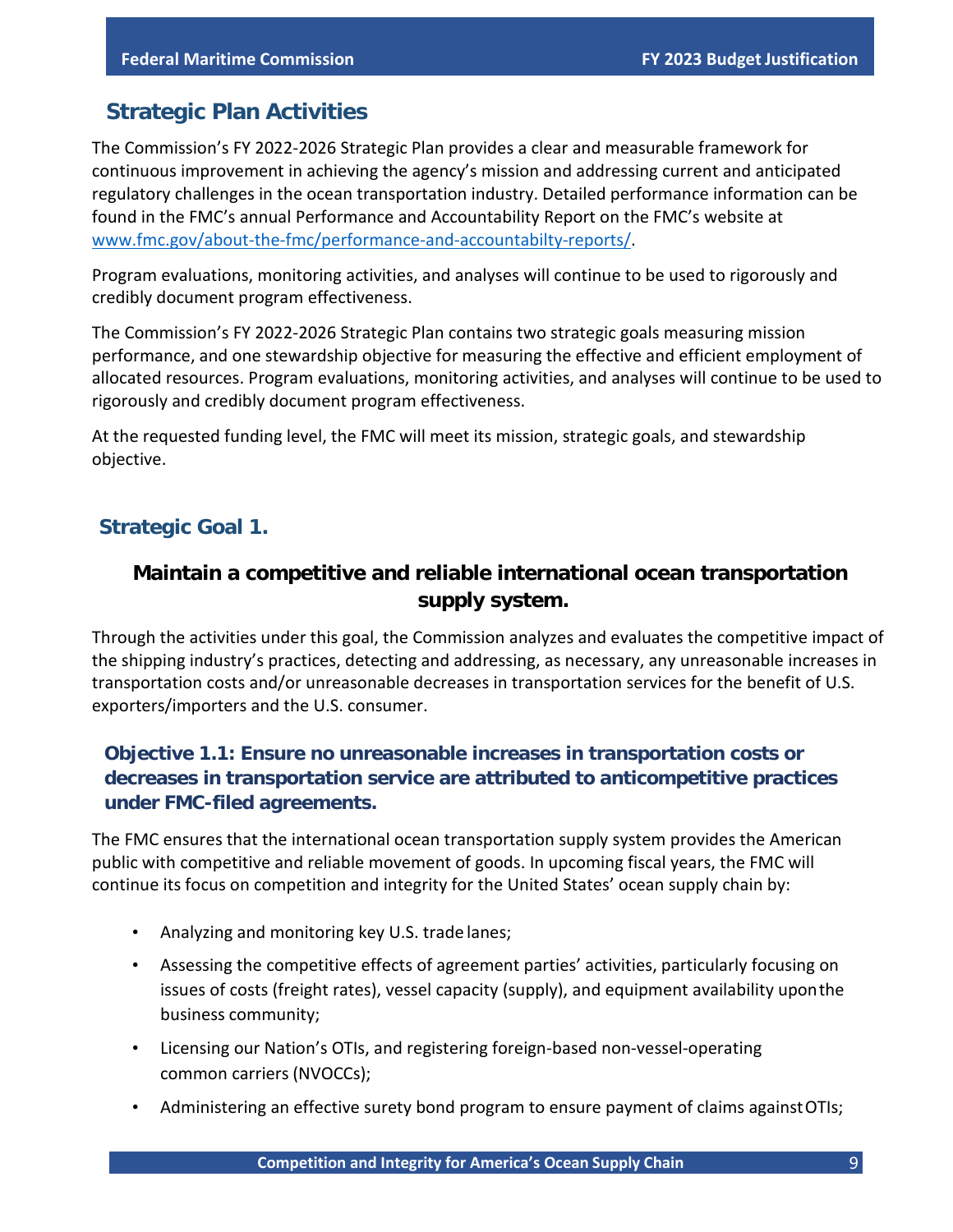- Investigating violations of 46 U.S.C. §§ 40101-44106 ; and
- Monitoring provisions of chassis for the inland movement of containerized goods, and the competitive effects of carrier alliance structures.

#### **Objective 1.2: Ensure competition is preserved in the purchase of certain covered services (46 U.S.C. § 40102(5)) through 46 U.S.C. § 40307 authorities.**

The Commission has imposed alternative periodic reporting requirements on approximately 100 agreements that contain authority for the joint procurement of covered services as defined in the LoBiondo Act, requiring each to file a quarterly report with the Commission, effective with the June 2021 quarter. These reporting requirements will ensure that the Commission is aware of and can monitor any joint negotiation or procurement activity in a timely manner to ensure adequate competition for U.S. providers of these services. Additionally, in accordance with the LoBiondo Act, the Commission conducts an analysis and prepares an annual report to Congress on the use of these authorities and associated competitive impact within any of these agreements, and particularly within the three major ocean carrier alliance agreements.

**Agreements Review**: The FMC's statutory authority and regulations require the filing of agreements with the Commission to ensure that the parties' activities comply with U.S. shipping statutes and regulations. These agreements memorialize cooperation among VOCCs and/or MTOs. The Commission analyzes these agreements when they are initially filed and then monitors the agreements on an ongoing basis. There are approximately 375 agreements on file with the Commission, comprised of VOCC agreements, MTO agreements, and assessment agreements. Approximately 75 percent of these are VOCC agreements.

Through data provided in agreements and agreement monitoring reports, Commission staff analyze market conditions in key U.S. liner trades. Using this information, the Commission identifies and researches economic or commercial issues that may distort competition in, or impair access to, U.S. liner markets and tracks and assesses developments in international trade and the global economy.

Agreements filed with the FMC remain a valuable tool for VOCCs and MTOs to cooperate and achieve efficiencies and cost savings for U.S. shippers and ultimately, the U.S. consumer. The requested budget level will:

- Enable the Commission to timely review and prepare competitive analyses for bothnewly filed agreements and amendments to existing agreements; and
- Allow for effective management and review of multiple major agreements in the same 45-day review period.

**Commission Analysis of Agreement Activities:** The LoBiondo Act places restrictions on cooperation between or among ocean carriers and MTOs, including removing antitrust immunity for certain activities, prohibiting certain joint procurement activities, restricting overlapping agreement participation, and modifying the legal standard for enjoining agreements to jointly procure certain covered services, including:

Berthing or bunkering of a vessel;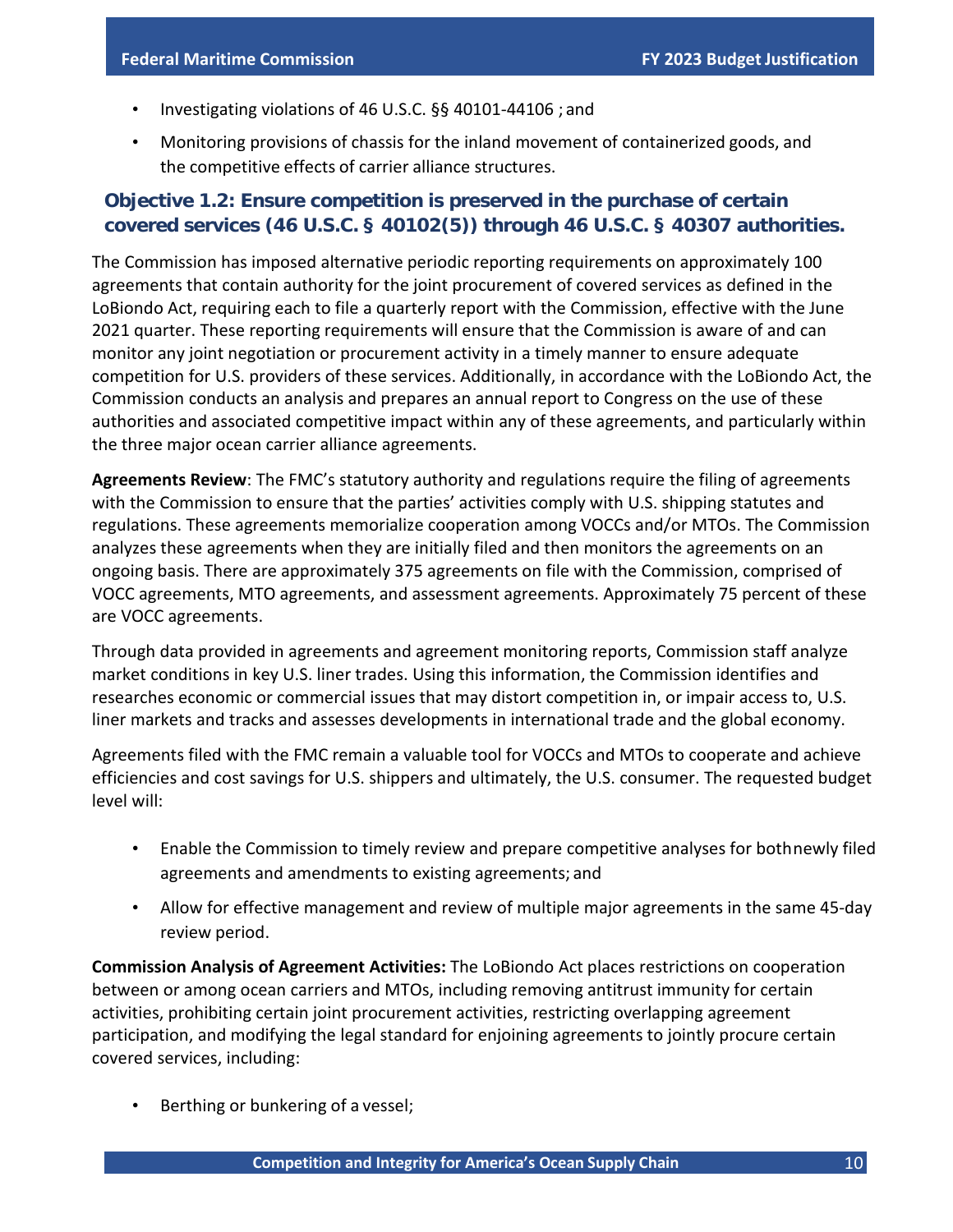- Loading or unloading of cargo to/from a vessel, or to/from a point on a wharf or terminal;
- Positioning, removal, or replacement of buoys related to the movement of the vessel;or
- Towing vessel services provided to a vessel.

With respect to vessels operated by an ocean common carrier in the United States, the LoBiondo amendments to the Shipping Act stipulate that no group of two or more common carriers may negotiate for the purchase of certain covered services unless the negotiations and any resulting agreements are not in violation of the U.S. antitrust laws (46 U.S.C. § 41105(6)). The U.S. Department of Justice (DOJ) and the Federal Trade Commission (FTC) have jointly issued guidance on the appropriate safeguards that should be implemented when market participants engage in joint purchasing. In FYs 2022 and 2023, the FMC will continue to monitor and report to Congress on jointly negotiated terminal and stevedoring services agreements to ensure conformity with the DOJ/FTC guidelines for joint purchasingarrangements.

*Marine Terminal Operator Agreements:* As referenced above, approximately 90 MTO agreements serving the U.S. East, Gulf, and West coasts are on file with the Commission, and monitoring of MTO agreements is tailored to each agreement's specific authorities. To facilitate operations, some U.S. marine terminals enter into agreements on rates and/or terminal charges or cooperate in their daily terminal operations and related practices.

During FY 2021, the Bureau of Trade Analysis(BTA) continued a comprehensive review of the status of MTOs and began working with those that are no longer active in providing MTO services to remove them from the Commission's website. BTA also reviewed all VOCC agreements on file with the Commission and is in the process of ensuring that all filed agreements continue to reflect ongoing cooperation between agreement parties under the Shipping Act. In addition, for those MTOs that elect to make their MTO schedules publicly available, BTA staff verified the internet location where those schedules are published and updated the FMC website accordingly to provide more current information to the shipping public to inform their business decisions.

*Service Contracts and Tariffs:* The Commission oversees the process by which service contracts between shippers and VOCCs are filed with the Commission. Under service contracts, shippers make a commitment to provide a certain volume or portion of cargo over a fixed period of time, and carriers commit to a specified rate and a defined service level. These confidential contracts are filed with the Commission in its automated SERVCON system. Commission rules also permit NVOCCs to enter into NVOCC service arrangements (NSAs) with their shipper customers, which are similar to service contracts between VOCCs and shippers.

As mentioned earlier, to minimize COVID-19-related impacts to the Nation's vital supply chain, the Commission provided temporary service contract filing relief, which was made permanent in the FMC's regulations following the positive response of the industry to this relief. The resultant Final Rule in Docket No. 20-22 became effective on June 2, 2021, permitting ocean carriers to file original service contracts with the Commission up to 30 days after the contract becomes effective. Shippers and carriers now have more flexibility in meeting service contract filing requirements, which better reflects contemporary business practices. Previously, Commission regulations required the filing of initial service contracts with the FMC before an ocean carrier was permitted to receive and move cargo under the terms of that contract. This flexibility extends to original service contracts the same delayed filing relief previously granted for service contract amendments under Docket No. 16-05.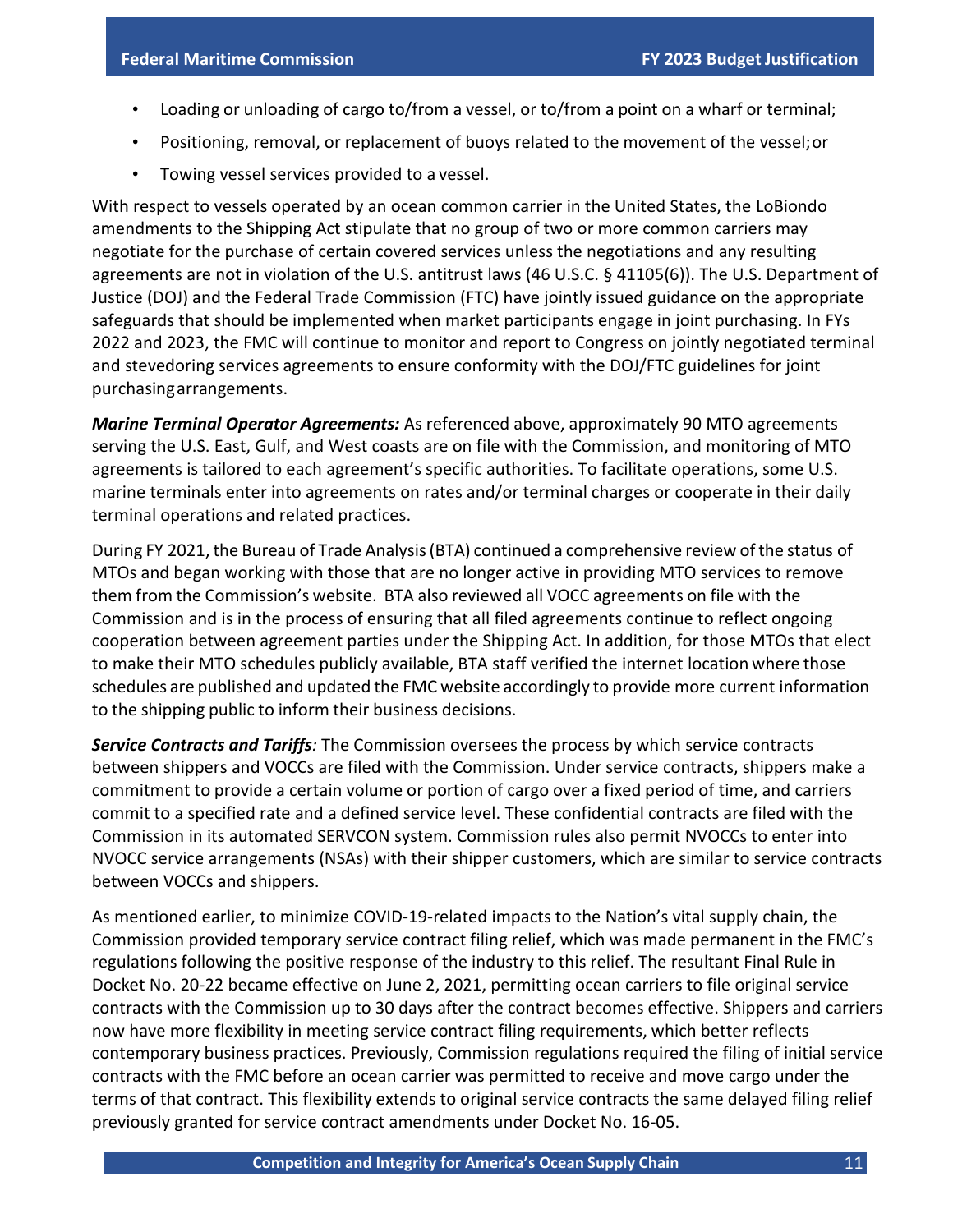With respect to carrier tariffs, the FMC maintains an up-to-date electronic website listing of ocean carrier tariff locations for the public's use in identifying ocean carriers' publicly available rules and rates for the transportation of cargo. An ANPRM was published in April 2021 seeking public comment on ocean carrier application of the Commission's regulations on tariffs. The FMC's transportation analysts also research, verify, and maintain a listing of marine terminal schedule locations on the Commission's website for the shipping public to inform their business decisions. In September 2021, the FMC issued an NPRM proposing to modernize outdated requirements and clarifying existing requirements for marine terminal operator schedules. This rulemaking is ongoing.

The Commission also provides regulatory relief from its NVOCC rate tariff requirements by exempting licensed and foreign-registered NVOCCs when using NVOCC Negotiated Rate Arrangements (NRAs). NVOCCs have indicated that NRAs, which are not required to be published or filed with the Commission, are a less burdensome commercial pricing option than rate tariffs, which must be published. Consequently, NVOCCs advised that NRAs save them both time and money. The majority of NVOCCs which have implemented NRAs continue to use a combination of NRAs and tariff rate filings.

Commission rules also granted regulatory relief from rate tariff requirements by allowing NVOCCs to offer transportation services pursuant to individually negotiated, confidential service arrangements with customers, termed NVOCC Service Arrangements (NSAs), rather than under a published tariff. As a pricing option, NSAs are more commonly offered by larger volume NVOCCs. Smaller volume NVOCCs tend to use NRAs and tariff rates as pricing options for their shipper customers.

The FMC regularly provides guidance to NVOCCs seeking to expand NRA offerings to their shippers or to introduce NRAs as a pricing option to their customers. The FMC also advises NVOCCs of the regulatory relief for NSA requirements and has participated in outreach efforts to facilitate the industry's ability to take advantage of the NRA and NSA regulatory changes. The Commission will continue to provide such guidance in the upcoming fiscal years.

During FY 2021, more than 100,000 original service contracts and nearly 800,000 contract amendments were filed into the SERVCON system by 76 VOCCs. At the end of the fiscal year, the FMC had posted more than 6,500 active/current publicly available tariff locations to the agency's website. Original service contract filings doubled in FY 2021, due to changes in carrier contracting practices. As more carriers adopt spot market or single shipment service contracts for a limited duration, original service contract filings are expected to increase further in FY 2022 to 110,000 and to 115,000 in FY 2023. Service contract amendments are expected to increase to 840,000 in FY 2022 and are expected to continue increasing in FY 2023.

The FMC is working to optimize the internal architecture of its SERVCON filing system for service contracts to ensure the search functionality keeps pace with the rapid accumulation of records in the system. The Commission continued to reach out to various service contract filers to encourage the use of web services when filing service contracts to increase efficiency, reduce costs, and eliminate frequent filing errors. The Commission anticipates that its workload through 2022 and 2023 will remain relatively steady with respect to service contracts.

The FMC's work in this area is also impacted by the continual entry and exit of various OTIs to and from the market, which requires ongoing monitoring and verification by the FMC's transportation analysts to ensure that an accurate listing of tariff publication locations on the Commission's website is maintained and to ensure that published tariffs meet the Commission's tariff requirements. In addition, the FMC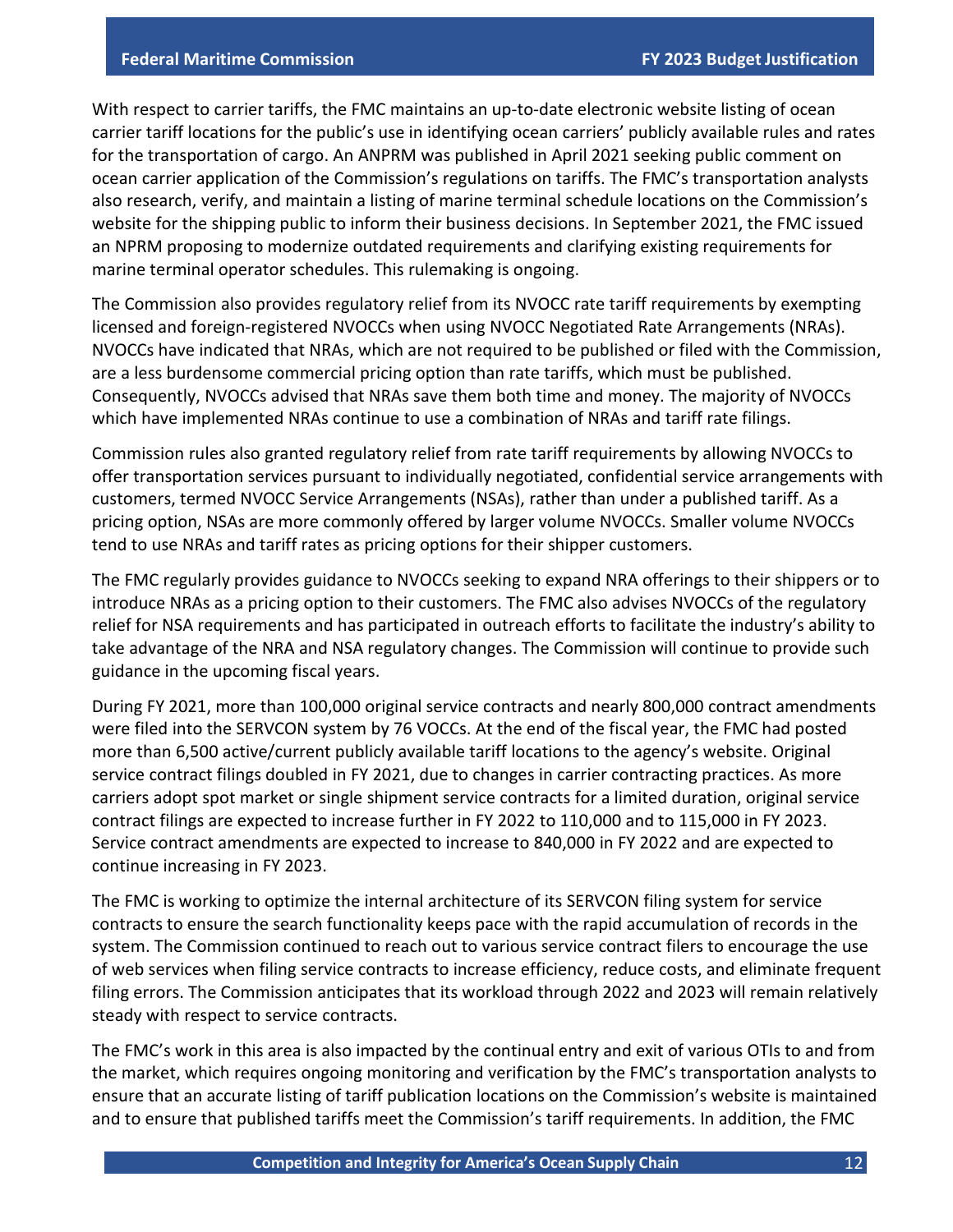has substantial responsibilities associated with monitoring VOCC tariffs for compliance and verifying that VOCCs continue to operate as common carriers in the U.S. waterborne foreign commerce. This FMC work ensures that all VOCCs and OTIs follow the requirements of the Shipping Act and that the rates and terms of shipping contracts are clear and unambiguous to shippers prior to tendering cargo.

**International Affairs and Cooperation:** The Commission's international affairs program monitors foreign shipping laws and practices that may have an adverse effect on the industry and makes recommendations to the Commission for investigating and addressing such practices. The Commission has the authority to address restrictive foreign shipping practices under the 1920 Act and FSPA.

The 1920 Act provides the Commission with authority to investigate and address discriminatory conditions caused by laws, rules, or regulations of foreign governments or the practices of foreign vessel operators. If the Commission finds that such actions result in conditions unfavorable to shipping in a U.S.-foreign trade, then the 1920 Act provides the FMC with several remedies that include: levying fines on foreign vessels calling at U.S. ports, prohibiting foreign vessel calls at U.S. ports, and restricting cargos that may be carried between the U.S. and the foreign country.

The FSPA directs the Commission to address adverse conditions that affect U.S. carriers in the foreign trade and that do not exist for foreign carriers in the United States. Part of the FMC's work in FY 2023 will be to pursue potentially restrictive foreign practices, including new foreign legislation, new interpretations of existing legislation, and potential regulations, such as those concerning surcharges. The FMC will continue to participate, both formally and informally, in international agreement negotiations that could affect foreign-borne cargo shipments to the United States. The FMC will also track consumer and U.S.-flag vessel operator inquiries regarding possible foreign restrictive shipping practices.

The Commission continued its international outreach efforts to coordinate with foreign counterparts to end unlawful, unfair, and deceptive practices. On September 7, 2021, the Commission participated in the 5th Global Maritime Regulatory Summit, hosted by the European Union (EU). The Summit is a biennial forum for competition officials from the U.S., the People's Republic of China, and the European Union to meet and discuss their respective approaches to the common goal of ensuring continued competition in ocean shipping. China is scheduled to host the  $6<sup>th</sup>$  Summit in 2023.

In addition, Chairman Maffei met with high-level British parliament members to discuss the international shipping market while he attended the London International Shipping Week in August 2021. Relatedly, in November 2021, Commissioner Dye spoke at a semi-annual meeting of the Consultative Shipping Group, a group of 18 maritime countries in Europe, Asia, and Canada that all adhere to the same values and principles of open and unimpeded access to international maritime markets. Chairman Maffei met with Danish Ambassador Wisborg in December 2021 to discuss current supply chain disruptions and port congestion. The Commission will continue to meet with their international counterparts to discuss issues affecting ocean shipping in FY 2023.

In order to sustain the Commission's activities in this area and improve services, the Commission would dedicate additional resources to these efforts from the requested increase in personnel.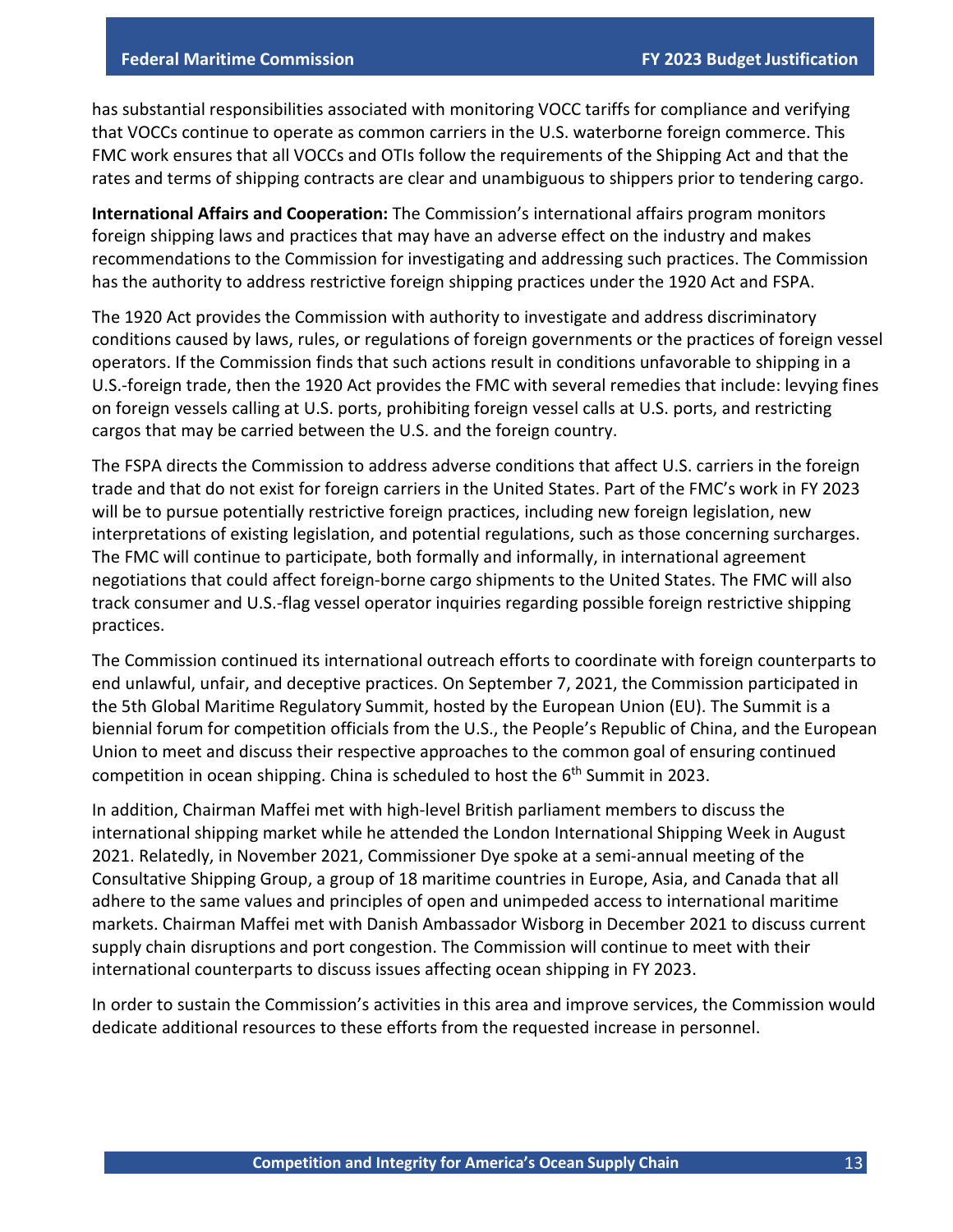#### <span id="page-15-0"></span>**Strategic Goal 2.**

#### **Protect the public from unlawful, unfair, and deceptive ocean transportation practices.**

This goal encompasses a broader mandate to protect the shipping public and consists of four objectives.

#### **Objective 2.1: Identify and take action to end unlawful, unfair, and deceptive practices.**

The Commission effectively uses both its enforcement and compliance programs to support investigations under 46 U.S.C. §§ 40101-44106 that identify unlawful, unfair, and deceptive practices. Additional funding will significantly enable the Commission to take on more enforcement and compliance initiatives by increasing its staffing in these key areas.

**Enforcement Program:** The Commission's enforcement program strives to achieve industry compliance with the laws administered by the Commission through investigations, compliance initiatives and prosecutorial actions. The FMC will pursue enforcement actions against entities who employ unreasonable, market-distorting, fraudulent, or anticompetitive practices harmful to the industry and the public.

Due to the unabating global supply chain challenges, the Commission is focusing its enforcement efforts on addressing VOCC and MTO practices that assess unjust or unreasonable congestion surcharges or demurrage and detention charges against import and export shippers. Specifically, the Commission is investigating actions or inactions by carriers calling at the Nation's ports to identify a lack of appointments for empty returns, imports sitting in container yards creating excessive dwell times, and underlying reasons for the extensive chassis shortages.

Current resource levels would support the FMC in maintaining its ongoing efforts to identify and address potential legal violations. Additional resources would enable the Commission, through the work of the area representatives and BOE, to identify and address more violations or stem potential violations more quickly. These efforts could result in beneficial treatment of U.S. export and import shippers. It is anticipated that the Commission's authorization to hire additional trial attorneys will help enable the BOE to prosecute the most egregious and complicated violations of the law.

The Commission is utilizing its new pre-enforcement procedures developed in FY 2019 (Direct Final Rule, 84 FR 54037) to guide its enforcement actions in FY 2021 and FY 2022. The procedures give advance notice to the subject of an investigation that the BOE intends to recommend to the Commission the initiation of enforcement proceedings. The process also provides the subject an opportunity to submit a response before an enforcement action is recommended. Following the implementation of the Commission's new process, seven entities have been sent Pre-Enforcement Notices. The usage of preenforcement procedures is discretionary and can be waived by the Commission. It has elected to do so in several recent cases.

**Area Representatives:** The Commission employs area representatives (ARs) who cover major U.S. ports where they provide coordination between the FMC, the maritime industry, and the public. ARs collect and analyze information of regulatory significance, assess industry conditions, explain Commission programs and requirements to industry stakeholders, and investigate alleged regulatory or statutory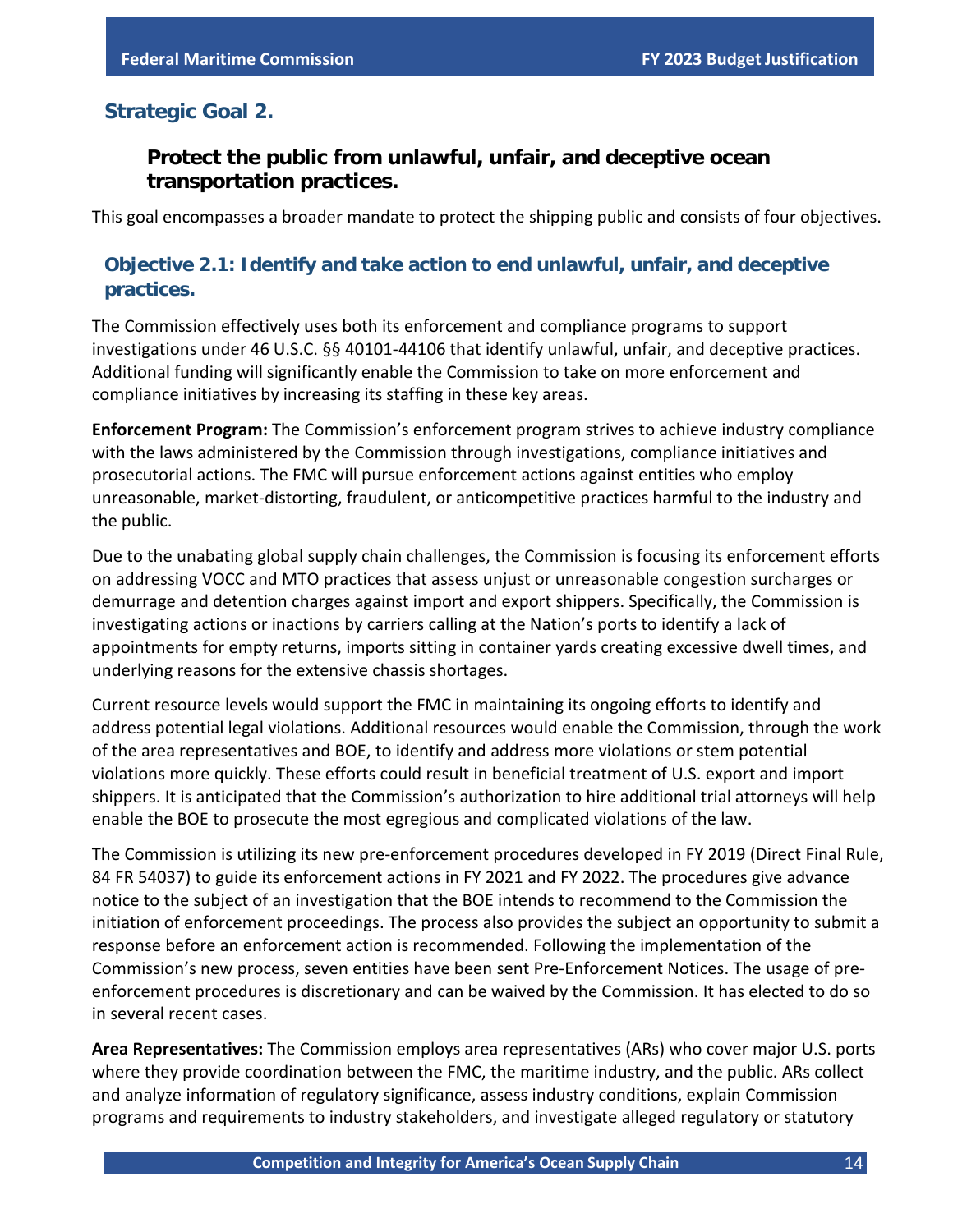violations. ARs also cooperate with other federal, state, and local government agencies to coordinate investigative and research efforts. ARs conduct investigations using a systematic, fact-finding approach that requires evidence to be collected in the field through observation, surveillance, and on-site visits.

**Inter-Agency Cooperation:** The FMC participates in security initiatives as they relate to U.S. ocean commerce, including coordination with the Committee on Foreign Investment in the U.S. (CFIUS). The FMC uses database systems with agencies engaged in domestic security to improve identification of entities providing and utilizing maritime transportation services. To facilitate these activities, the FMC has an ongoing Memorandum of Understanding (MOU) with the U.S. Customs and Border Protection (CBP), for access to CBP's Automated Commercial Environment (ACE). The FMC also has an active Inter-Agency Agreement with the Census Bureau for access to the Census' Automated Export System (AES) database.

These affiliations facilitate access to confidential U.S. export shipment data, helping the FMC to accomplish its mission. The Nation's economic and security interests are also supported by the Commission's continued partnership with the National Intellectual Property Rights Coordination Center (IPR Center), a U.S. Department of Homeland Security-led partnership of 25 federal and international agencies targeting intellectual property- and trade-related crimes. This relationship has brought about coordinated enforcement efforts addressing international criminal activity to provide a more efficient utilization of existing systems and services.

An MOU with the Department of Justice, Antitrust Division, was executed in July 2021 to increase cooperation and communication in each agency's respective oversight and enforcement responsibilities of the ocean liner shipping industry.

#### **Objective 2.2: Prevent public harm through licensing and financial responsibility requirements.**

The Commission's certification and licensing program focuses on three primary areas: OTI activities (licensing and registrations), OTI financial responsibility, and passenger vessel operator (cruise line) monitoring and certifications. These activities are fundamental to protecting the public from unqualified and underfunded shipping companies. At the requested funding level, the Commission will continue to process licensing applications and enforce bonding requirements quickly and efficiently. This supports vital shipping and passenger vessel/cruise line businesses, including small businesses, critical to keeping U.S. exports/imports moving and job growth in this sector.

**OTI Licensing:** Ocean transportation intermediaries are the middlemen for oceanborne cargo moving in the U.S.-foreign trades. Before the FMC grants licenses to OTIs, each applicant must establish that it employs a Qualifying Individual (QI) with the necessary character and a minimum of three years of experience in the U.S., as well as establish its financial responsibility by means of a bond, insurance, or other instrument, as mandated by the Shipping Act.

Over 7,000 OTIs are regulated by the Commission, including approximately 4,900 licensed entities based in the United States. In addition, more than 2,000 foreign-based NVOCCs are registered with the Commission. The Commission continues to streamline its OTI licensing process, reducing time to process applications and render a decision, supporting the Commission's goal of completing 75 percent of all OTI license applications within 60 days. At its current funding level in FY 2021, the Commission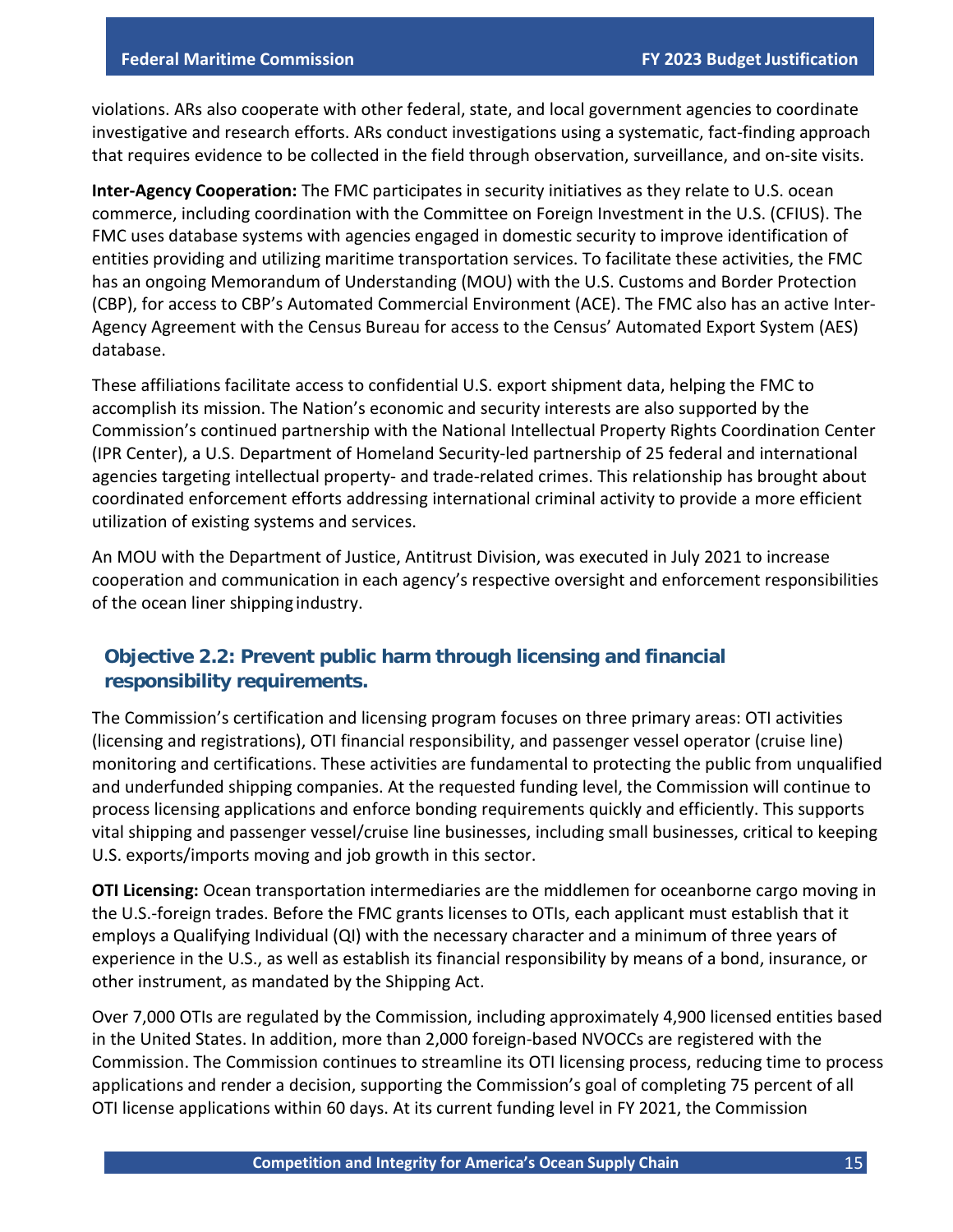exceeded its 75 percent target, completing 85 percent of all OTI license applications within 60 days for the fourth year in a row. More than 650 new and amended OTI applications were received during the fiscal year, and of those, approximately 75 percent were accepted and processed for formal determination of approval. The remaining 25 percent were returned to the applicant due to lack of completeness or undetermined qualifications. These efforts directly benefit U.S. export shippers who rely on licensed OTIs to help get their goods to foreign markets.

The FMC's triennial renewal program for licensed OTIs provides a user-friendly, online renewal process for OTIs to review and update their essential information on file with the Commission within minutes. In FY 2021, approximately 1,500 OTI licenses were renewed, with most reviewed and processed within 48 hours of submission. The Commission projects that trend will continue in FY 2022 and FY 2023 and beyond, as approximately one-third, or about 1,600, OTIs are required to renew their licenses each year. These renewals enhance the enforcement of important aspects of the licensing and registration programs, such as maintaining an appropriate qualifying individual and verifying the business status and location of the OTI.

At the requested funding level, the Commission projects that the licensing and registration processes will continue unimpeded.

**OTI Financial Responsibility:** All licensed and registered OTIs must maintain proof of financial responsibility with the Commission. At present, this amounts to approximately \$780 million in surety bonds to protect the shipping public. The FMC annually processes over 1,000 bond termination notices, 1,000 OTI bond riders, and 1,000 new and replacement bonds. The Commission also receives a small number of bond riders and bond rider cancellations for the China trade. Failure to file and maintain proof of financial responsibility leads to license revocation.

**Passenger Vessels:** The FMC oversees a program to ensure financial responsibility for passenger vessels (cruise lines) that have berth or stateroom accommodations for 50 or more passengers and embark passengers at U.S. ports and territories. The requirement for Certificates of Performance, which provide financial responsibility for the indemnification of passengers for non-performance of transportation, prevents unscrupulous or financially vulnerable operators from serving U.S. ports. The PVO program includes 236 vessels and 48 passenger vessel operators, with aggregate evidence of financial responsibility coverage of over \$750 million for non-performance and \$700 million for casualty. PVO Certificates of Performance for passenger vessels are reissued every five years, however, during FY 2021, no vessels were scheduled for reissuance. Through its website and the Consumer Affairs and Dispute Resolution Services (CADRS) office, the FMC offers information and guidance to the cruising public on passenger rights and obligations regarding monies paid to cruise lines that fail to perform voyages.

In August 2020, the Commission initiated a process that may lead to amending its regulations concerning "non-performance" by a PVO/cruise line and under what circumstances passengers must be provided a refund for a cancelled or delayed voyage. The Commission accepted a recommendation made in Fact Finding 30 and directed staff to draft an ANPRM to solicit public comment on possible regulatory changes. The ANPRM was published on October 14, 2020. After considering the comments received, the Commission approved an NPRM that was published on August 24, 2021. Comments were received through October 25, 2021, and the Commission unanimously approved a final rule on February 28, 2022.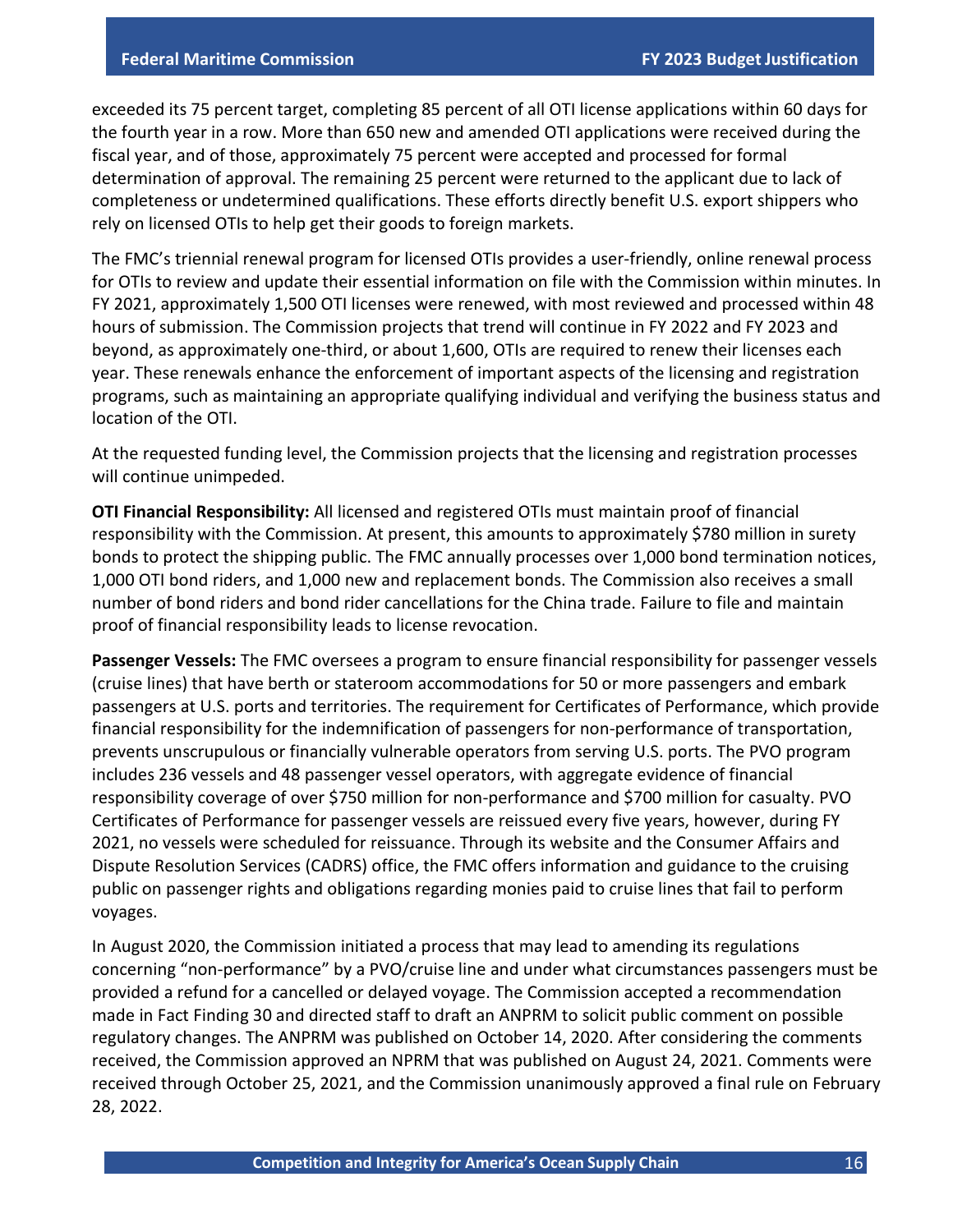#### **Objective 2.3: Enhance public awareness of agency resources, remedies, and regulatory requirements through education and outreach.**

The Commission provides information in many forms to educate regulated entities, stakeholders, and the public about its resources, remedies, and regulatory requirements. The Commission's website offers brochures, how-to guides, forms and applications, reference libraries, news releases, information on investigations, and advice on topics such as FMC regulations, OTI licensing, household goods moves, and the use of alternative dispute resolution (ADR) services to assist parties with resolving cruise- and cargorelated disputes.

In FY 2023, staff from the various operating bureaus and offices will provide presentations and instructional opportunities to educate consumers, regulated entities, industry trade associations and academic institutions regarding regulations, shipping trends, and the effective use of available FMC resources to resolve formal proceedings, cruise- and cargo-related disputes, service contract matters, and other commercial shipping disputes. These services are especially important during the challenges facing our Nation's supply chain. The requested increase in personnel would enable the Commission to greatly expand its educational outreach and public informational assistance efforts.

#### **Objective 2.4: Impartially and timely resolve international shipping disputes through alternative dispute resolution and adjudication.**

The FMC offers informal dispute resolution and adjudicates claims of unlawful practices by carriers, MTOs, and OTIs.

**Proceedings before the FMC:** The Commission's Administrative Law Judge (ALJ) operates independently under the Administrative Procedure Act, 5 U.S.C. Subchapter II, to resolve cases involving alleged violations of the Shipping Act and other laws within the Commission's jurisdiction. Cases may be initiated either by private parties or by the Commission (represented by the BOE) to seek civil penalties for statutory violations. Small claims complaints, valued at up to \$50,000, may be assigned to a Small Claims Officer for resolution. At the requested budget level, proceedings will continue expeditiously at the Commission in FY 2023.

**Alternative Dispute Resolution:** The FMC, through CADRS, offers facilitation services to the ocean shipping industry and shippers to resolve disputes. The Commission supports mediation and collaborative dispute resolution when feasible, and requires parties involved in formal Commission docketed proceedings to consult CADRS regarding the mediation services offered and consider whether the parties want to participate in a mediation conference. These conferences may be held in person or virtually, thus providing an option for a cost-effective process and conflict resolution in a pandemic and post-pandemic world.

The Commission plans to provide additional resources for CADRS to enable the Commission to increase assistance to the number of industry stakeholders in need of informal dispute resolution services or for informational assistance concerning FMC jurisdiction. It is anticipated that the Commission's authorization to hire additional staff well-versed in ocean shipping industry practices will help enable the FMC to address supply chain congestion challenges more efficiently and effectively.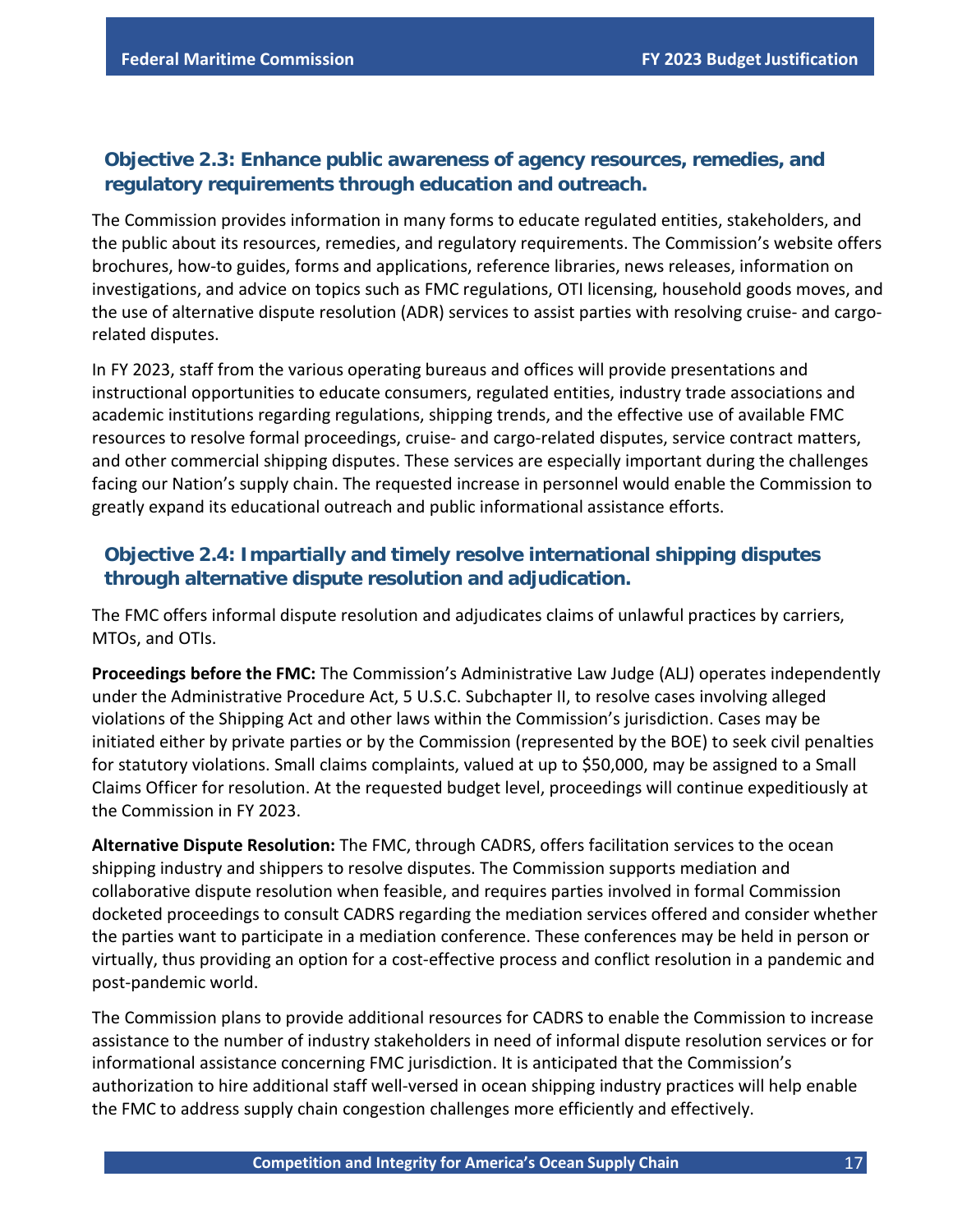#### <span id="page-19-0"></span>**Stewardship Objective.**

## **Advance the FMC's performance through excellence in organizational management.**

The FMC recognizes the critical importance of providing effective, performance-oriented management and ensuring that all resources allocated to its mission are wisely employed. The Commission's stewardship objective and sub-objectives have been created to measure agency administration in supporting the FMC's mission. A portion of the personnel and resources requested in this budget would be necessary to maintain the Commission's superior service standards

#### **Stewardship Sub-objective 1: Strengthen infrastructure and effective resource management.**

The FMC realizes the critical importance of the administrative component of the agency in support of agency strategic goals, objectives, and performance measures. The following strategies addressing budget, planning, procurement, and IT are developed to provide an effective administrative support program within the FMC:

- Maintain an updated Continuity of Operations (COOP) program, which includes a COOP plan and Disaster Recovery plan that has training and exercises for staff and the emergency response team.
- Implement enterprise risk management practices, including updating the FMC'sannual Risk Profile and providing risk management training.
- Promote economy and efficiency by detecting waste, fraud, and abuse in theagency's programs via auditing agency operations.
- Execute financial management policies and programs, manage agency appropriations, administer internal control systems for agency funds, travel and cash management,and coordinate with contractors who provide accounting and payrollservices.
- Use technology and IT expertise to streamline and automate the agency's workprocesses and enhance the productivity and efficiency of the workforce, as well as maintain accessibility of the FMC's website, applications, and resources.
- Secure FMC IT systems to protect against cybersecurity threats.
- Provide clear and timely guidance to staff regarding administrative matters,including procurement, personnel, and contracting issues.
- Ensure program compliance with rules and regulations regarding such areas asforms clearance, information collection pursuant to the Paperwork Reduction Act, environmental effects pursuant to the National Environmental Policy Act, small business impacts pursuant to the Regulatory Flexibility Act, and other federally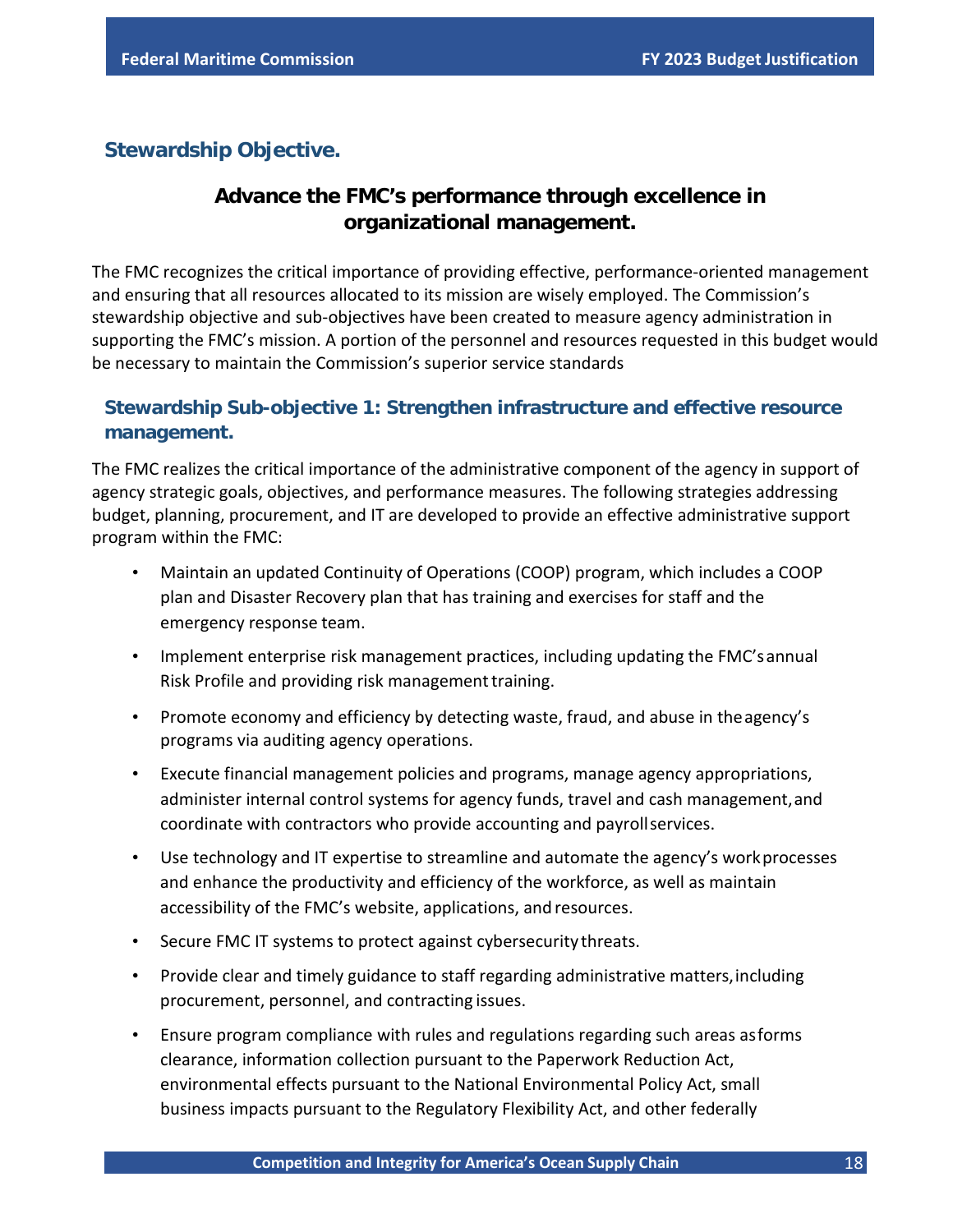required reports and submissions.

#### **Sub-Objectives for Performance Measurement:**

S.1.1 Manage risks and continue mission essential operations.

S.1.2 FMC's financial management systems and practices demonstrate fiscal responsibility and proper accounting.

S.1.3 Information Technology is optimized and IT systems areprotected.

S.1.4 Maintain the Commission's cloud-based website to allow industry access to FMC resources and applications.

#### **Stewardship Sub-objective 2: Foster a high performing, engaged, and diverse workforce where staff understand how their efforts contribute to the goals of the Commission.**

The Commission's ability to carry out its mission and serve its customers depends on having a welltrained, highly skilled, and flexible workforce. The FMC is committed to the principles of diversity and the implementation of policies and objectives to enhance the Commission's workforce. The Commission's Office of Equal Employment Opportunity, along with senior leaders and the Diversity & Inclusion Council, effectively carry out this commitment.

#### **Sub-Objectives for Performance Measurement:**

- S.1.1 Management promotes a culture that is open, diverse, inclusive, and engaged.
- <span id="page-20-0"></span>S.1.2 Management promotes a results-oriented performance culture.

# **Administration Initiatives Support and Cross-Government Actions**

In addition to the FMC's Strategic Goals, the Commission's activities highlighted in this budget request contribute to the Administration's priorities and government-wide initiatives that increase efficiencies, improve customer service, and support transparency. The Commission will continue to meet its mission and make a positive difference in the lives of the American people and the economy.

## <span id="page-20-1"></span>**Advancing Equity**

The Commission supports the Administration's efforts to promote equity and remove barriers from underserved populations. As an independent agency, the Commission has voluntarily complied with Executive Order 13985, *Advancing Racial Equity and Support for Underserved Communities Through the Federal Government,* and OMB Memo M-21-17 by conducting equity assessments of programs and services directed at the public. The Commission has drafted an Equity Action Plan to be finalized in FY 2022. The Equity Action Plan will address its OTI licensing program and access to public information.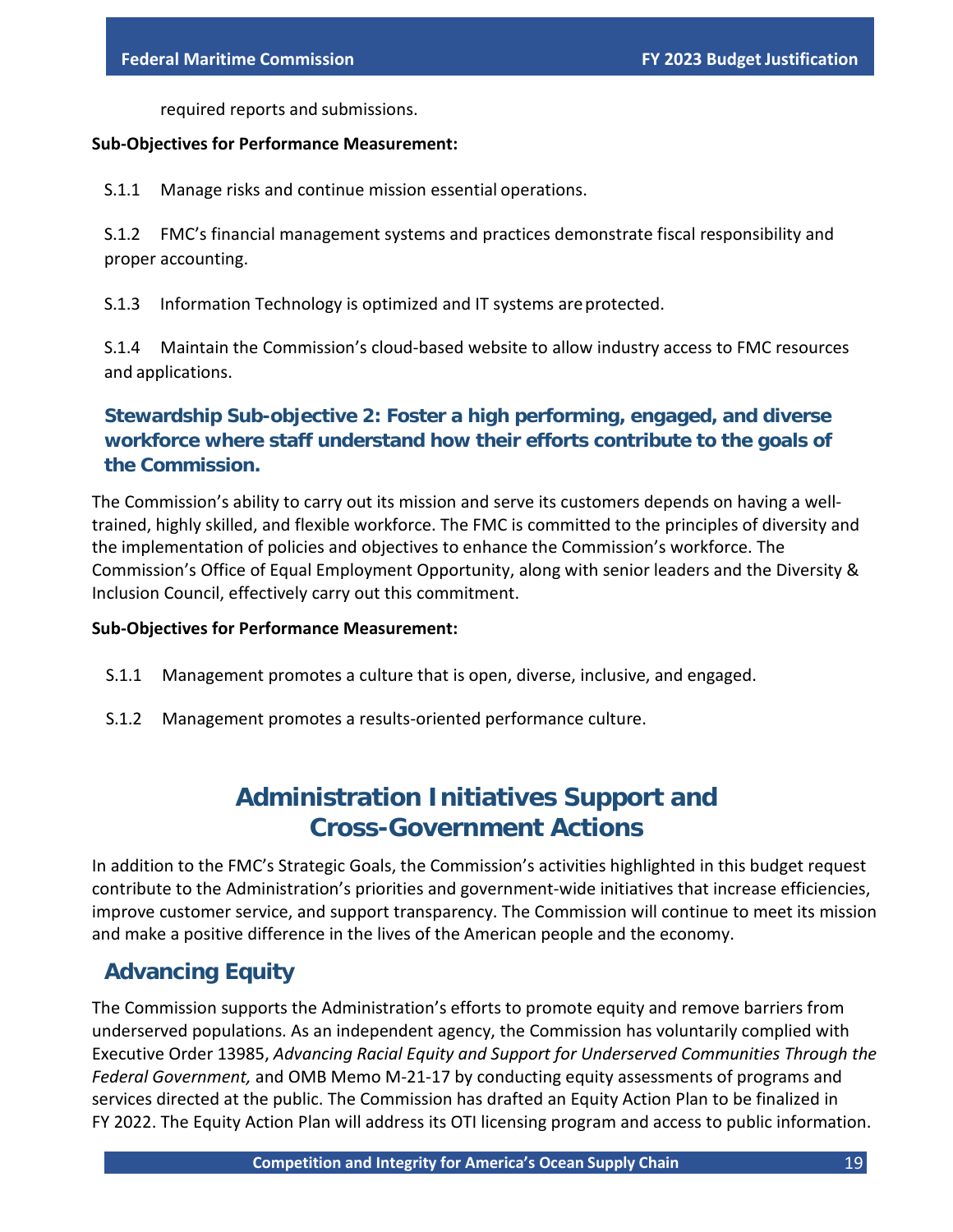It also addresses the FMC's acquisitions and contracting work. The agency will continue to consider steps to serve underprivileged groups and to ensure that the FMC is accessible to the public and its stakeholders.

The FMC is voluntarily participating in Executive Order 14035, *Diversity, Equity, Inclusion, and Accessibility in the Federal Workforce*, geared towards cultivating a workforce that draws from our Nation's full diversity and advancing equitable employment opportunities for individuals from underserved communities. Commission efforts are currently in the initial stages of review and assessment of the FMC's current state of diversity, equity, inclusion, and accessibility (DEIA) in the agency's human resources practices and workforce composition.

## <span id="page-21-0"></span>**Data Accountability and Transparency**

The FMC recognizes and supports a robust, integrated approach to using data to deliver on mission, serve customers, and manage resources. The FMC participates in government-wide tracking of its spending. The Digital Accountability and Transparency Act of 2014 (DATA Act) expanded the reporting requirements on federal spending and provided free public access to reliable information on federal spending. Reliable data allows the public to trust in the information that the government provides and allows federal and elected officials to use that data to make informed decisions about government programs and projects. It also provides assurance to the public and those with oversight functions that agencies and programs are accountable for the federal funds spent.

The Commission has an Interagency Agreement in place with the Bureau of the Fiscal Services (BFS) to meet its federal financial reporting requirements. Through this cross-service provider, the FMC obtains a full range of financial management and accounting services, including DATA Act reporting services. The FMC continues to work internally and with BFS to ensure full and accurate reporting of its federal spending. The Commission is modifying the accounting treatment of expenditures that are considered overhead items, which are items that are shared by all programs, bureaus, and offices. To date, the Commission allocated costs between its two programs by the ratio method of program direct costs to total FMC direct costs applied to the overhead costs. The Commission will no longer allocate overhead to the Inspector General (IG) program because the program is approximately 1.6% of the FMC total budget. Any benefit gained in allocating overhead to the IG program is de minimis compared to the cost in staff effort and added complexity in budget formulation, tracking, and reporting. This accounting treatment modification does not change the budget directly allocated to the IG program. This change is made in consultation with, and concurrence of, the Inspector General.

## <span id="page-21-1"></span>**Records Management**

Pursuant to OMB Memorandum M-19-21, *Transition to Electronic Records*, federal agencies must transition all business processes and recordkeeping to a fully electronic environment by December 31, 2022. During FY 2021, the FMC continued to make progress in this important endeavor. Working with a contractor, the Commission digitized over 500,000 pages of paper records into a fully searchable records management system and securely disposed of paper records following scanning. The Commission will complete this effort by the end of the first quarter of FY 2023.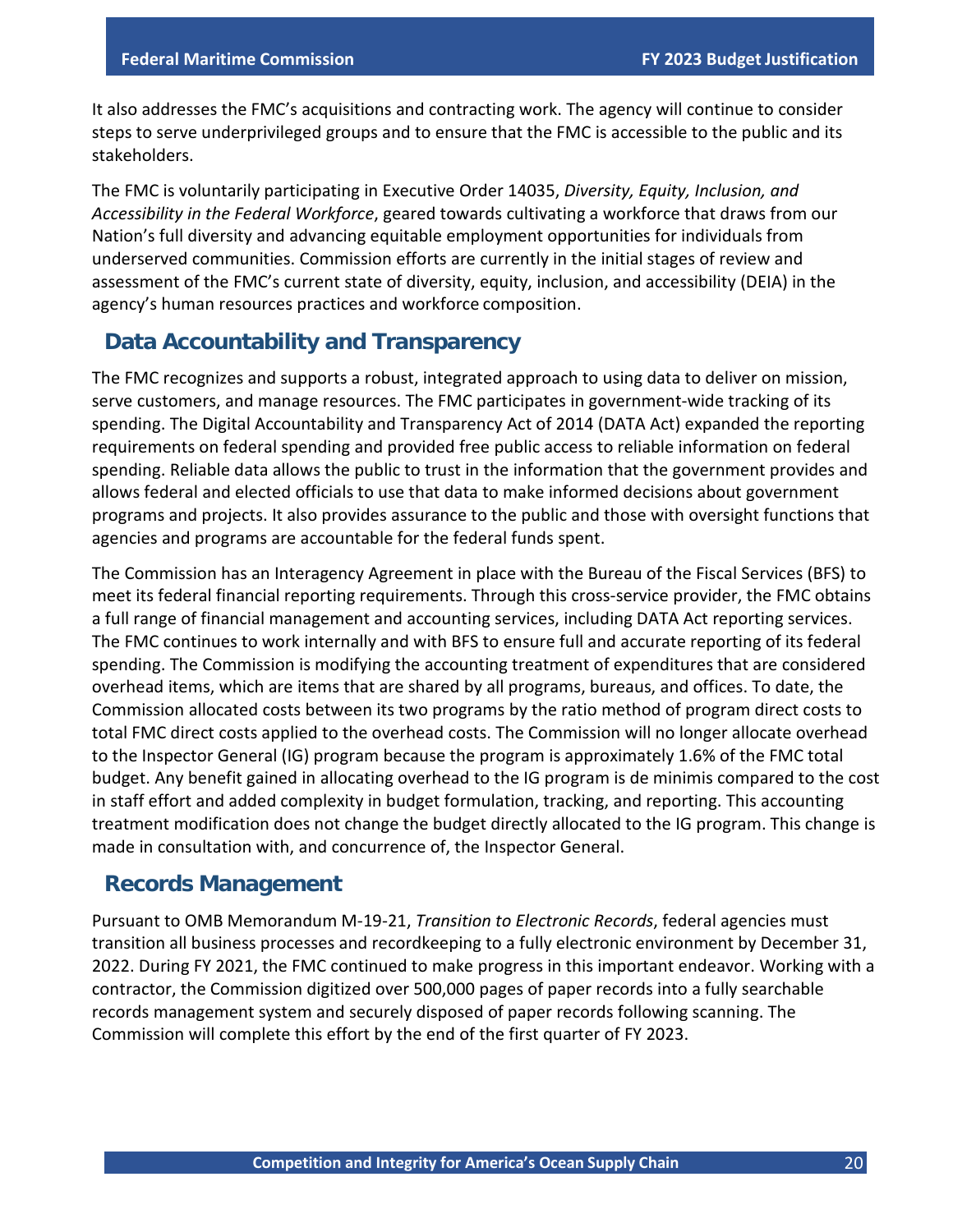#### <span id="page-22-0"></span>**Updating User Fees**

The FMC charges user fees for services as required by Section 8 of OMB Circular A-25. Agencies are required by the Chief Financial Officers Act of 1990 to conduct biennial reviews of fees and other charges that they impose, and to revise these fees and charges to cover program and administrative costs incurred, as necessary. The Commission completed its biennial review of user fees in FY 2021 under Docket No. 20-18 *Update of Existing User Fees*, with revised charges to recover the full cost of services. The Commission increased some fees to reflect salary increases for FTEs assigned to certain fee-generating services. For some services, an increase in processing or review time accounted for all or part of the increase in the amount of the fees. For other services, the Commission decreased fees due to an overall reduced cost to provide those services or a decrease in overhead costs resulting from fewer FTEs employed by the Commission and fewer FTEs assigned to fee-generating activities. The FMC will review user fees in FY 2023.

## <span id="page-22-1"></span>**Strengthening Federal Hiring**

The Commission has encountered difficulty in attracting the requisite talent to fill vacancies for economists, industry analysts, and attorney advisors. On multiple occasions, there has been a need to readvertise openings because selected candidates declined offers after initially accepting, which greatly increased the time to fill positions. The Commission continues to utilize recruitment incentives, when available, and to improve existing hiring practices, such as implementing Subject Matter Expert (SME) reviews to aid in referring the most highly qualified candidates to the hiring manager. This was the first step toward meeting the requirements outlined in Executive Order 13932, *Modernizing and Reforming the Assessment and Hiring of Federal Job Candidates*. The Commission continues to explore additional assessment methods and is considering the use of OPM's automated USA Hire tool, which would allow the agency to implement and use a skill- and competency-based assessment that could carefully measure a candidate's ability to perform the job.

The Commission continues to partner with the Surface Transportation Board (STB) to collaborate on a shared Equal Employment Opportunity Manager. This practice has been used since 2019 and has proven to be beneficial for both organizations.

To leverage talent, the Commission employed four interns through its Volunteer Service Program in FY 2021, which provides unpaid education-related work assignments for students, and plans to continue this effort in FY 2022, 2023, and beyond. While the Commission is not currently providing paid internships, the option may be considered in the future utilizing its established Student Pathways Program policy as a tool for federal hiring.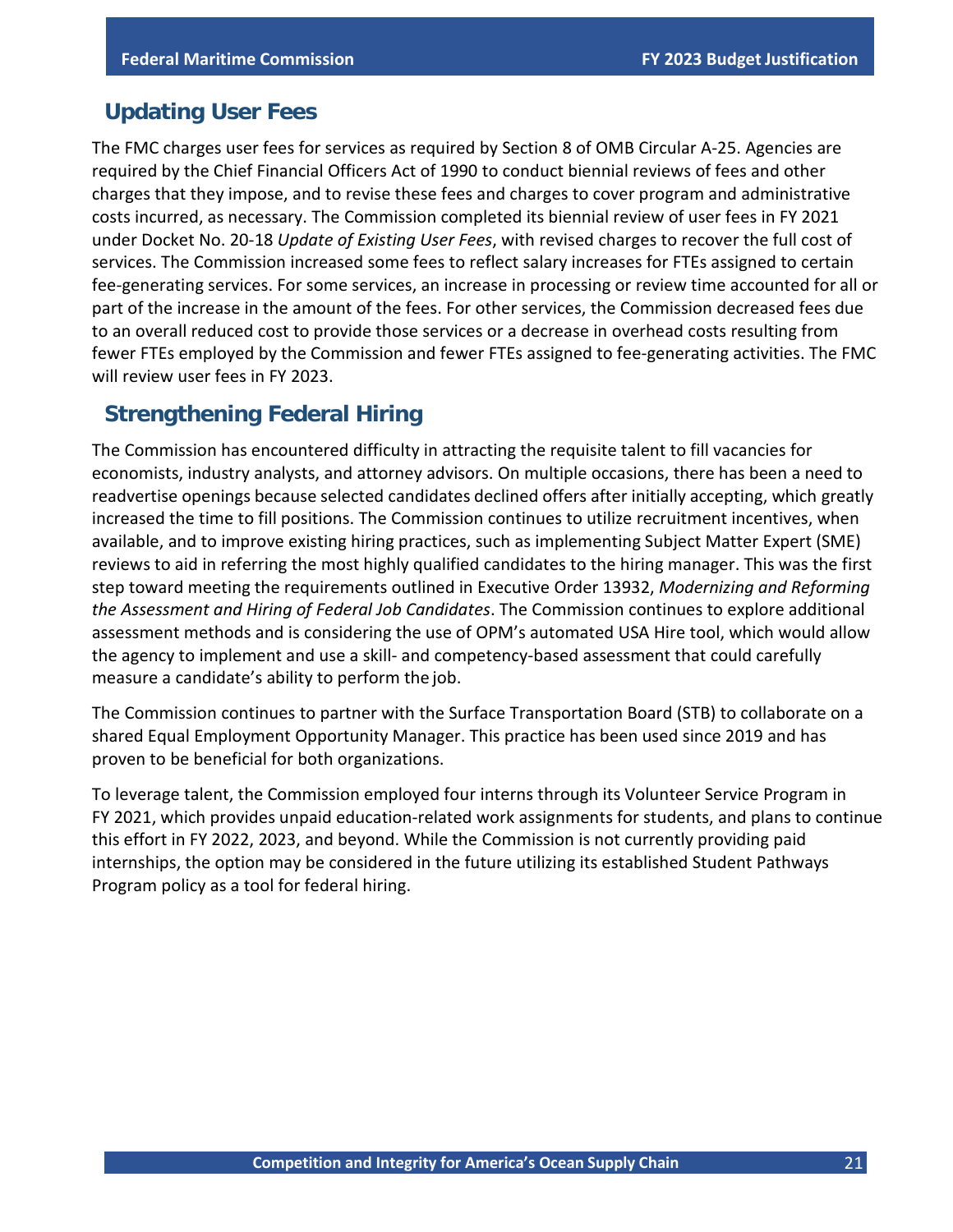# **Inspector General Request and Certification**

<span id="page-23-0"></span>

**FEDERAL MARITIME COMMISSION**

Washington, DC 20573

February 18, 2022

*Office of Inspector General*

The Inspector General Reform Act (Pub. L. 110-149) was signed by President George W. Bush on October 14, 2008. Section 6(f)(1) of the Inspector General Act of 1978, 5 U.S.C. app. 3, was amended to require certain specifications concerning Office of Inspector General (OIG) budget submissions each fiscal year (FY).

Each inspector general (IG) is required to transmit a budget request to the head of the establishment or designated Federal entity to which the IG reports specifying:

- the aggregate amount of funds requested for the operations of the OIG,
- the portion of this amount requested for OIG training, including a certification from the IG that the amount requested satisfies all OIG training requirements for the fiscal year, and
- the portion of this amount necessary to support the Council of the Inspectors General on Integrity and Efficiency (CIGIE).

The head of each establishment or designated Federal entity, in transmitting a proposed budget to the President for approval, shall include:

- an aggregate request for the OIG,
- the portion of this aggregate request for OIG training,
- the portion of this aggregate request for support of the CIGIE, and
- any comments of the affected IG with respect to the proposal.

The President shall include in each budget of the U.S. Government submitted to Congress:

- a separate statement of the budget estimate submitted by each IG,
- the amount requested by the President for each OIG,
- the amount requested by the President for training of OIGs,
- the amount requested by the President for support of the CIGIE, and
- any comments of the affected IG with respect to the proposal if the IG concludes that the budget submitted by the President would substantially inhibit the IG from performing duties of the OIG.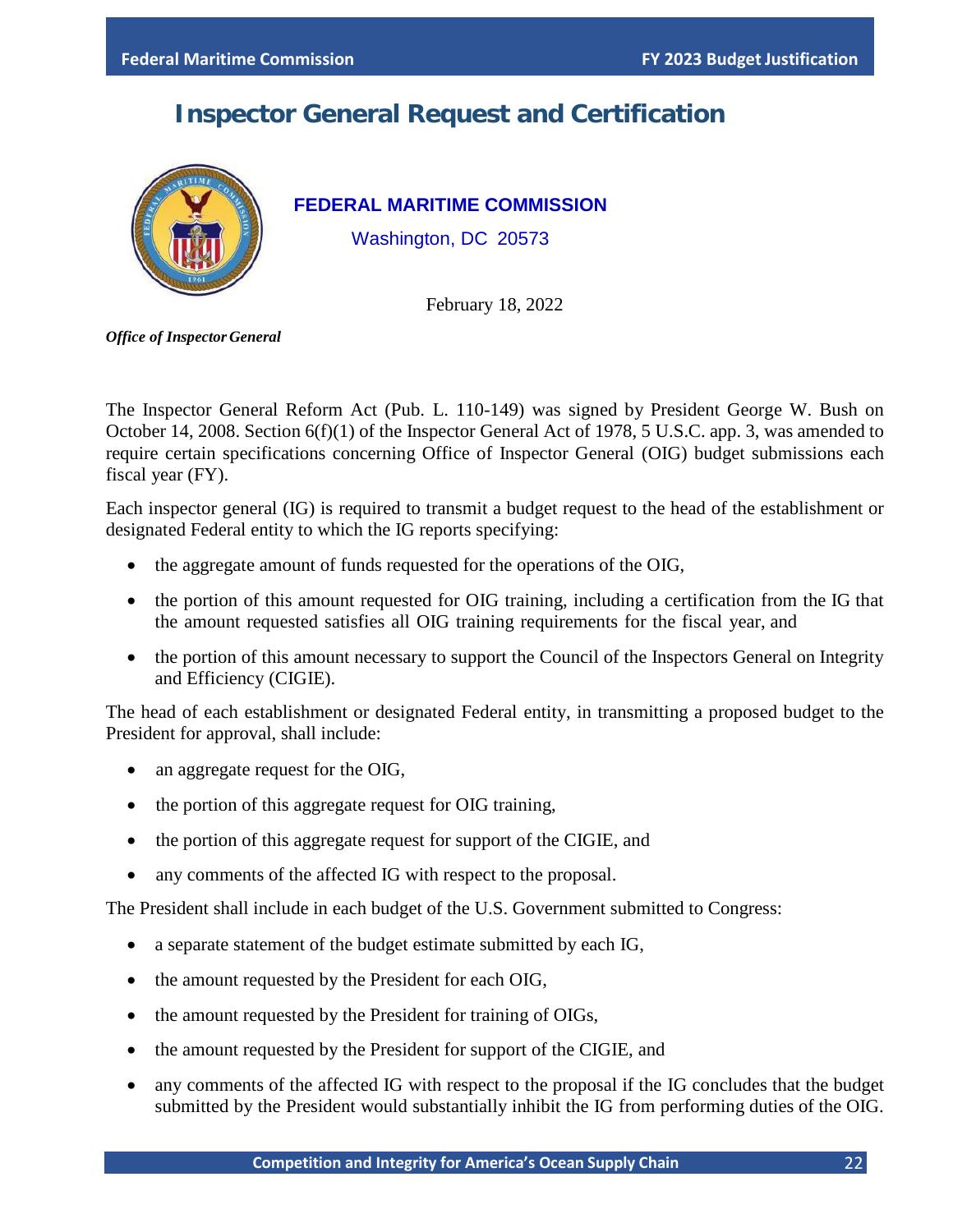Following the requirements as specified above, the Federal Maritime Commission (FMC) Inspector General submits the following information relating to the OIG's requested budget for FY 2023:

- the aggregate budget request for the operations of the OIG is \$543,615,
- the portion of this amount needed for OIG training is \$2,500, and
- the portion of this amount needed to support the CIGIE is \$2,000.

The Commission is modifying the accounting treatment of expenditures that are considered overhead items and will no longer allocate overhead to the Inspector General (IG) program. The IG program is less than 1.6% of the FMC total budget, and any benefit gained in allocating overhead to the IG program is de minimis compared to the cost in staff effort and added complexity in budget formulation, tracking, and reporting. Prior to making this change, the Commission consulted and obtained concurrence from the Inspector General. This accounting treatment modification does not change the budget directly allocated to the IG program.

I certify as the Inspector General of the FMC that the amount requested satisfies the needs of the OIG for FY 2023, including all FMC OIG training requirements, and resources to support CIGIE.

Jon Harfita

Jon Hatfield, Inspector General Federal Maritime Commission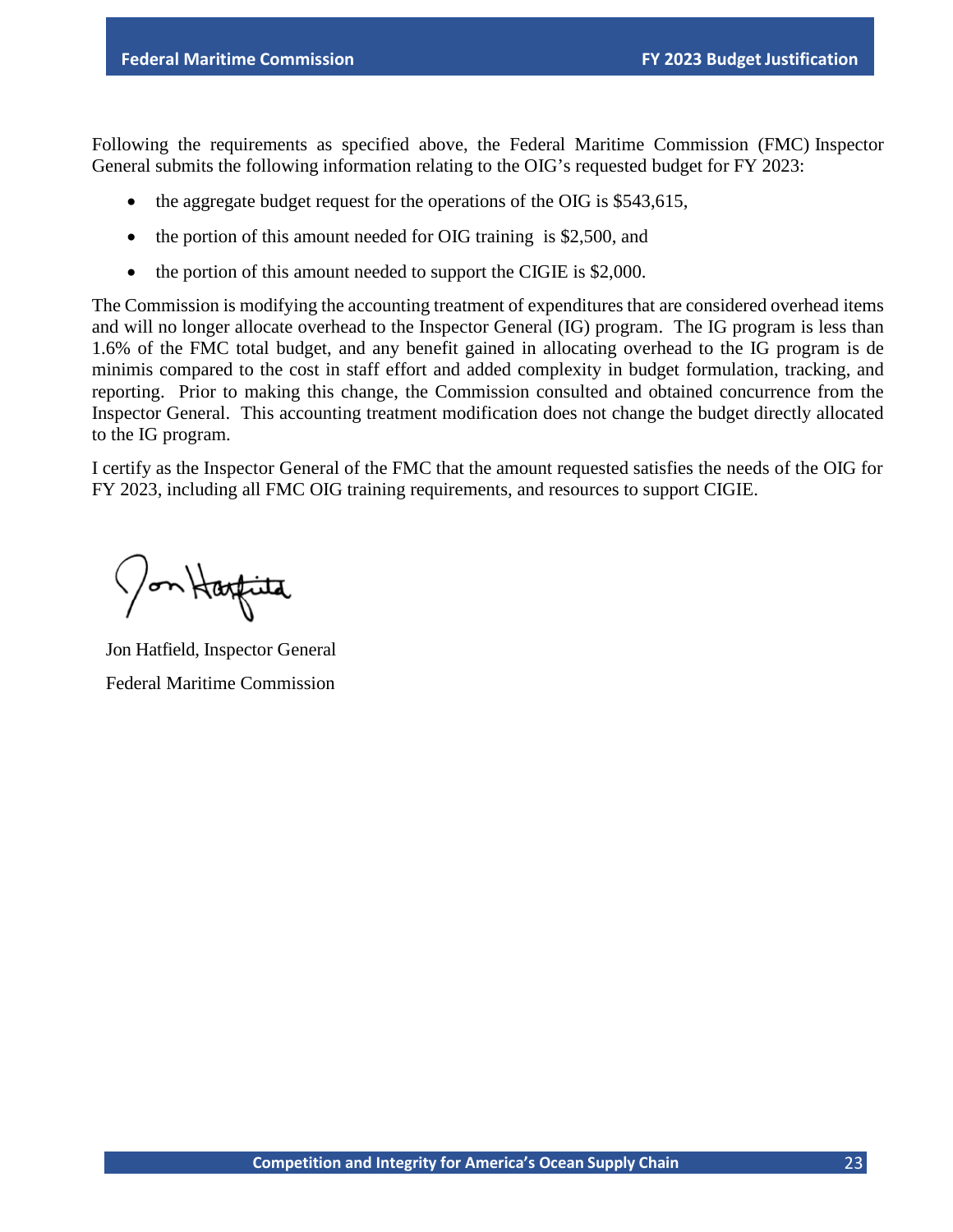# **Appendices**

#### **FY 2023 Budget Request Explanatory Materials**

<span id="page-25-0"></span>**Appendix A:** Budget Request Details

**Appendix B:** Organizational Chart

**Appendix C:** Summary of Strategic Goals, Objectives, and Performance Measures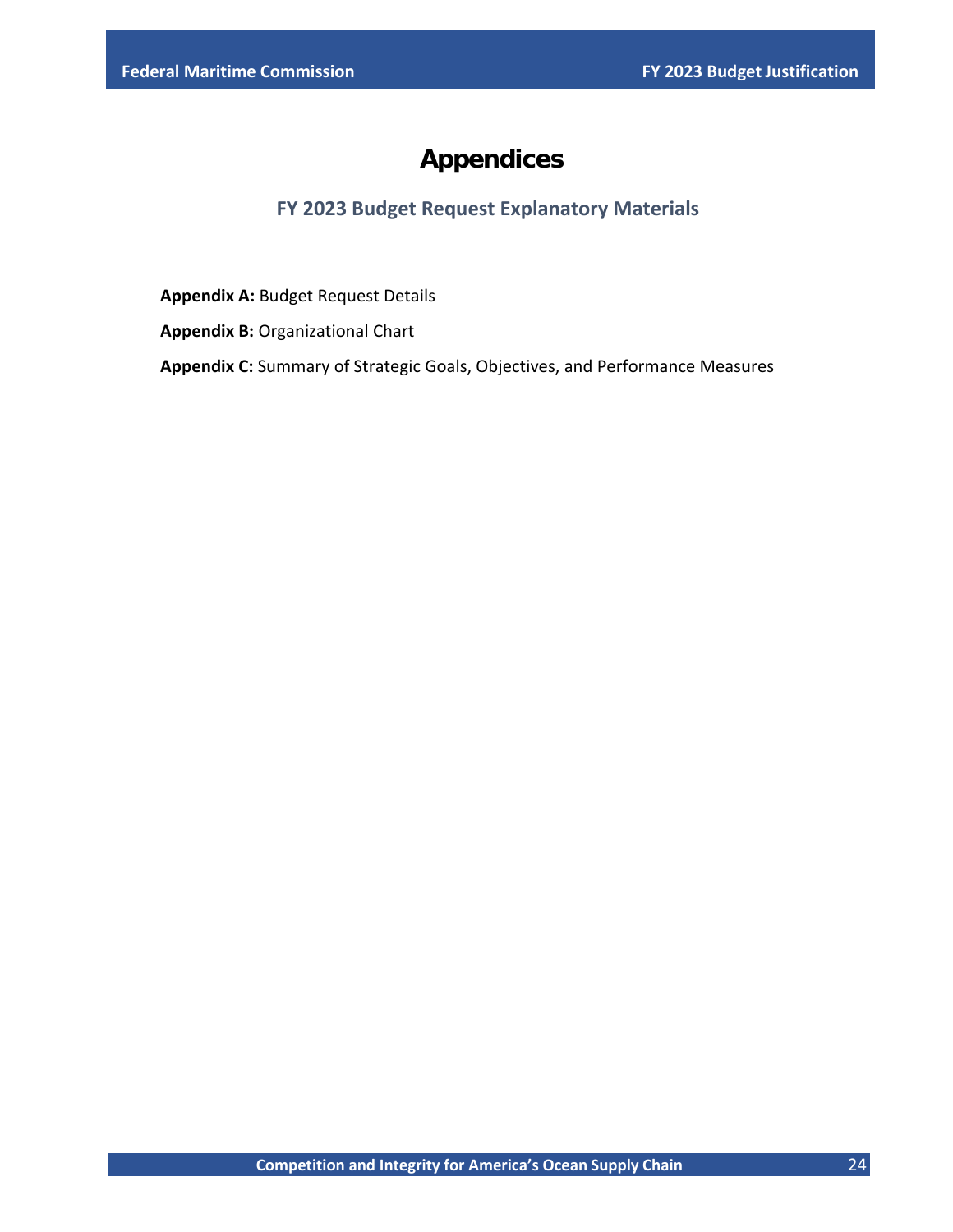# <span id="page-26-0"></span>**Appendix A: Budget Request Detail**

| <b>Budget Request Detail</b>                               |                                  |                |                      |                |           |               |  |  |  |
|------------------------------------------------------------|----------------------------------|----------------|----------------------|----------------|-----------|---------------|--|--|--|
| <b>Funding Amounts in (\$000)</b>                          |                                  |                |                      |                |           |               |  |  |  |
|                                                            | <b>Budget Object Class (BOC)</b> |                |                      | FY 2023        | FY 2023 - | %             |  |  |  |
|                                                            |                                  | <b>Enacted</b> | <b>Full-Year CRI</b> | <b>Request</b> | 2021      | <b>Change</b> |  |  |  |
| <b>Full Time Equivalents</b>                               |                                  | 116.1          | 124.8                | 149.5          | 24.7      |               |  |  |  |
| <b>Full-Time Permanent</b>                                 |                                  | 16,037         | 15,271               | 20,830         | 4,793     | 29.9%         |  |  |  |
| <b>Other Personnel Compensation</b>                        |                                  | 400            | 279                  | 397            | (3)       | $-0.8%$       |  |  |  |
| <b>Civilian Personnel Benefits</b>                         |                                  | 5,373          | 6,664                | 7,253          | 1,880     | 35.0%         |  |  |  |
| <b>Sub-Total Compensation &amp; Benefits</b>               |                                  | 21,810         | 22,214               | 28,480         | 6,670     | 30.6%         |  |  |  |
| <b>Travel and Transportation of Persons</b>                |                                  | 198            | 117                  | 117            | (81)      | 40.9%         |  |  |  |
| <b>Transportation of Things</b>                            |                                  | 16             | 11                   | 11             | (5)       | $-31.3%$      |  |  |  |
| <b>Rental Payments to GSA</b>                              |                                  | 3,461          | 3,683                | 300            | (3, 161)  | $-91.3%$      |  |  |  |
| Comm., Utilities, and Misc. Charges                        |                                  | 252            | 239                  | 541            | 289       | 114.7%        |  |  |  |
| Printing and Reproduction                                  |                                  | 83             | 90.                  | 90             | 7         | 8.4%          |  |  |  |
| <b>Advisory and Assistance Services</b>                    |                                  | 1,298          | 1,297                | 1,297          | (1)       | 0.0%          |  |  |  |
| Services from Non-Fed. Sources                             |                                  | 1,075          | 858                  | 857            | (218)     | $-0.1%$       |  |  |  |
| Goods & Services from Fed. Sources                         |                                  | 1,711          | 1,562                | 1,562          | (149)     | $-8.7%$       |  |  |  |
| Operation and Maintenance of Equip.                        |                                  | 27             | 15                   | 15             | (12)      | $-44.4%$      |  |  |  |
| <b>Supplies and Materials</b>                              |                                  | 65             | 97                   | 97             | 32        | 49.2%         |  |  |  |
| Equipment                                                  |                                  | 305            | 117                  | 1,317          | 1,012     | 331.8%        |  |  |  |
| <b>Sub-Total Administrative Expenses</b>                   |                                  | 8,491          | 8,086                | 6,204          | (2, 287)  | $-26.9%$      |  |  |  |
| <b>Total Funding</b>                                       |                                  | 30,300         | 30,300               | 34,684         | 4,384     | 14.47%        |  |  |  |
| <b>Operations &amp;</b><br><b>Administration (O&amp;A)</b> | Amount                           | 29,746         | 29,722               | 32,140         | 2,418     |               |  |  |  |
| Program                                                    | <b>FTE</b>                       | 114.1          | 122.8                | 137.0          | 25.0      |               |  |  |  |
| <b>Operations Salary &amp;</b>                             | Amount                           | $\Omega$       | 0                    | 2,000          | 2,000     |               |  |  |  |
| <b>Benefits (Multi-Year)</b>                               | <b>FTE</b>                       | 0              | 0                    | 10.5           | 10.5      |               |  |  |  |
| <b>Office of Inspector</b>                                 | Amount                           | 554            | 578                  | 544*           | (34)      |               |  |  |  |
| <b>General (OIG) Program</b>                               | <b>FTE</b>                       | 2.0            | 2.0                  | 2.0            | 0.0       |               |  |  |  |

Some amounts may not total due to rounding.

\*The Commission, with concurrence of the OIG, will no longer include a distribution of overhead costs in the allocation of the budget for OIG expenses.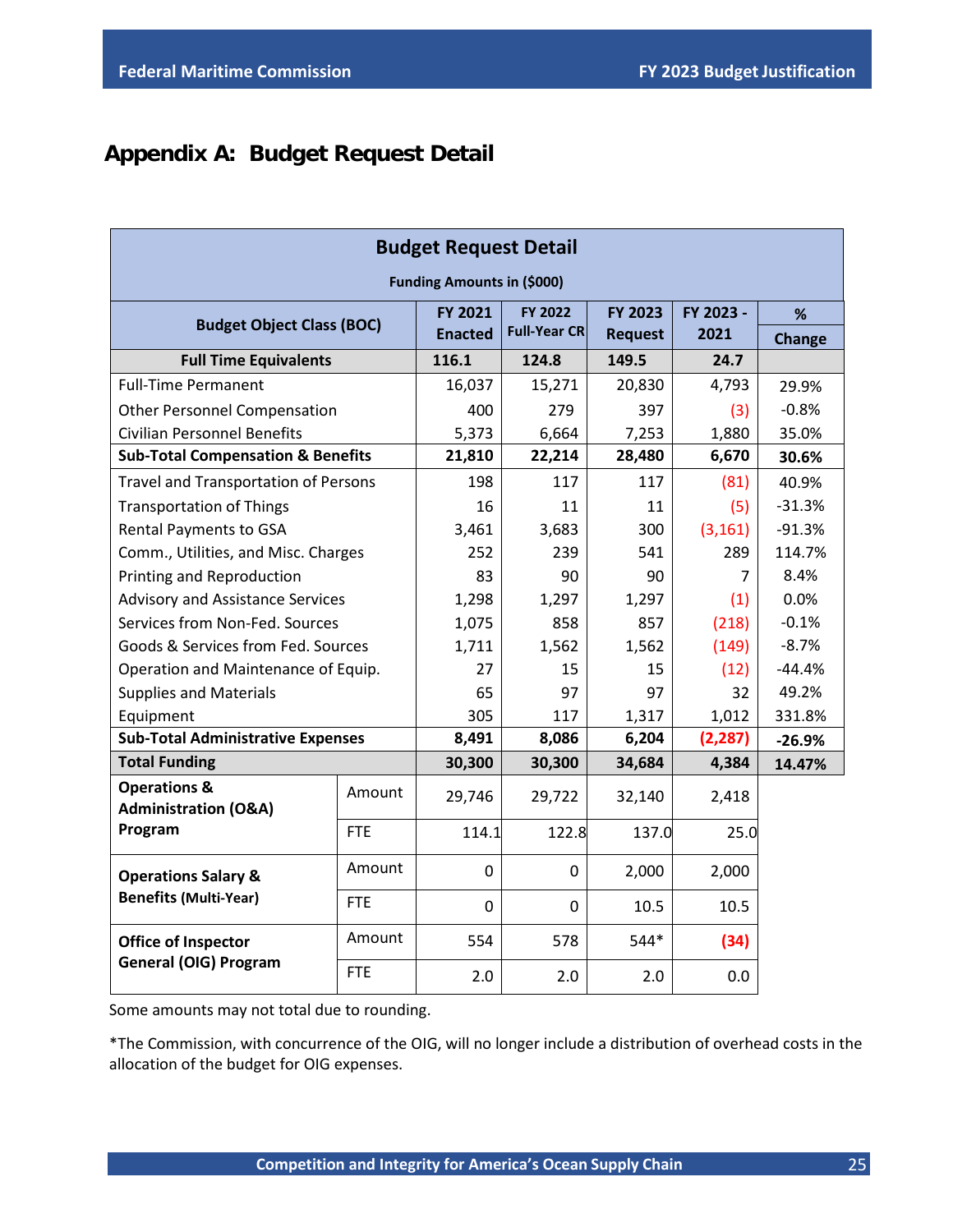## <span id="page-27-0"></span>**Appendix B: Organizational Chart**

The FMC is composed of five Commissioners nominated by the President and confirmed by the Senate, each serving a staggered five-year term. The Commission is a bipartisan body; no more than three members of the Commission may be of the same political party. One Commissioner, designated by the President, serves as Chairman, Chief Executive, and Chief Administrative Officer of the Commission.

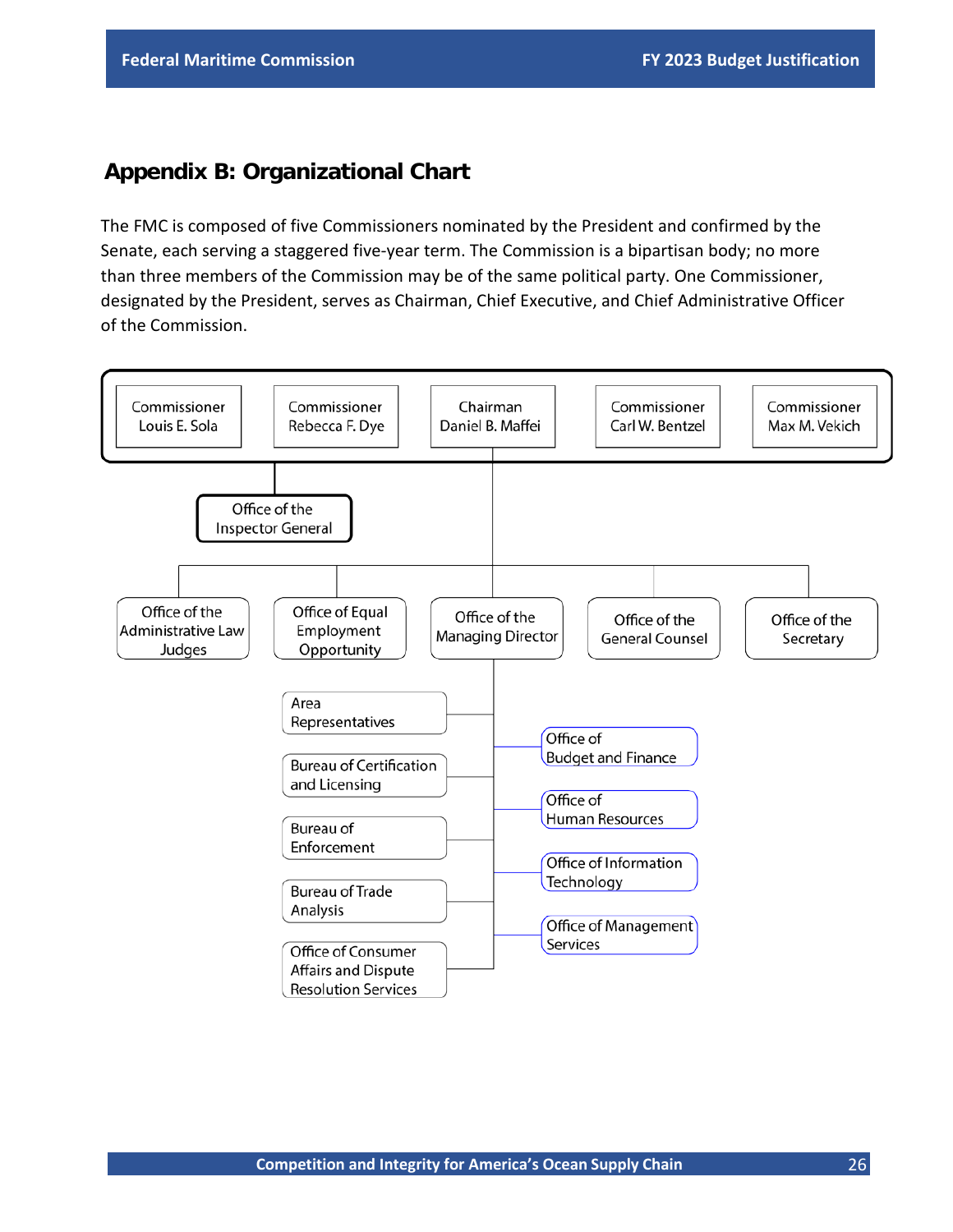# <span id="page-28-0"></span>**Appendix C: Summary of Strategic Goals, Objectives, and Performance Measures**

#### **Summary of Strategic Goals, Objectives, and Performance Measures**

| STRATEGIC GOAL 1: Maintain a competitive and reliable international ocean transportation supply system.                                                                                                                                                                                                              |                       |                       |                       |                       |                       |  |
|----------------------------------------------------------------------------------------------------------------------------------------------------------------------------------------------------------------------------------------------------------------------------------------------------------------------|-----------------------|-----------------------|-----------------------|-----------------------|-----------------------|--|
| OBJECTIVE 1.1: Ensure no unreasonable increases in transportation costs or decreases in transportation service are<br>attributed to anticompetitive practices under FMC-filed agreements.                                                                                                                            |                       |                       |                       |                       |                       |  |
| Performance Measure: Percentage of newly filed vessel                                                                                                                                                                                                                                                                | 2022<br><b>Target</b> | 2023<br><b>Target</b> | 2024<br><b>Target</b> | 2025<br><b>Target</b> | 2026<br><b>Target</b> |  |
| sharing agreements and amendments to agreements<br>analyzed and presented to the Commission within 32 days.                                                                                                                                                                                                          | 85%                   | 85%                   | 85%                   | 85%                   | 86%                   |  |
| Validation: This outcome goal is measured using data from<br>the eAgreements electronic filing system and tracking the<br>time elapsed between the agreement submission and<br>review.                                                                                                                               | FY 2022 Actual: TBD   |                       |                       |                       |                       |  |
|                                                                                                                                                                                                                                                                                                                      | 2022                  | 2023                  | 2024                  | 2025                  | 2026                  |  |
| Performance Measure: Percentage of agreement<br>monitoring reports reviewed within 30 days of receipt to<br>detect actionable information, including market-distorting<br>behavior.                                                                                                                                  | <b>Target</b>         | <b>Target</b>         | <b>Target</b>         | <b>Target</b>         | <b>Target</b>         |  |
|                                                                                                                                                                                                                                                                                                                      | 80%                   | 80%                   | 80%                   | 80%                   | 80%                   |  |
| Validation: This outcome goal is measured using data<br>contained in the eMonitoring system used for the electronic<br>filing of agreement monitoring submissions. Performance is<br>measured by comparing the file receipt date to the date that<br>the filing was reviewed by staff analyst.                       | FY 2022 Actual: TBD   |                       |                       |                       |                       |  |
| OBJECTIVE 1.2: Ensure competition is preserved in the purchase of certain covered services (46 U.S.C. § 40102(5)) through<br>46 U.S.C. § 40307 authorities.                                                                                                                                                          |                       |                       |                       |                       |                       |  |
| Performance Measure: Percentage of alternative agreement                                                                                                                                                                                                                                                             | 2022<br><b>Target</b> | 2023<br><b>Target</b> | 2024<br><b>Target</b> | 2025<br><b>Target</b> | 2026<br><b>Target</b> |  |
| reports indicating joint contracting/procurement of covered<br>services analyzed and escalated to regular monitoring status<br>within 30 days of receipt to ensure systematic analysis of                                                                                                                            | >95%                  | >98%                  | >98%                  | >98%                  | >98%                  |  |
| data for actionable information.<br>Validation: This outcome goal is measured using regulated<br>entities' data. Performance is measured by reviewing<br>information received and identifying whether reports<br>indicating covered services are moved from this system to<br>the eMonitoring system within 30 days. | FY 2022 Actual: TBD   |                       |                       |                       |                       |  |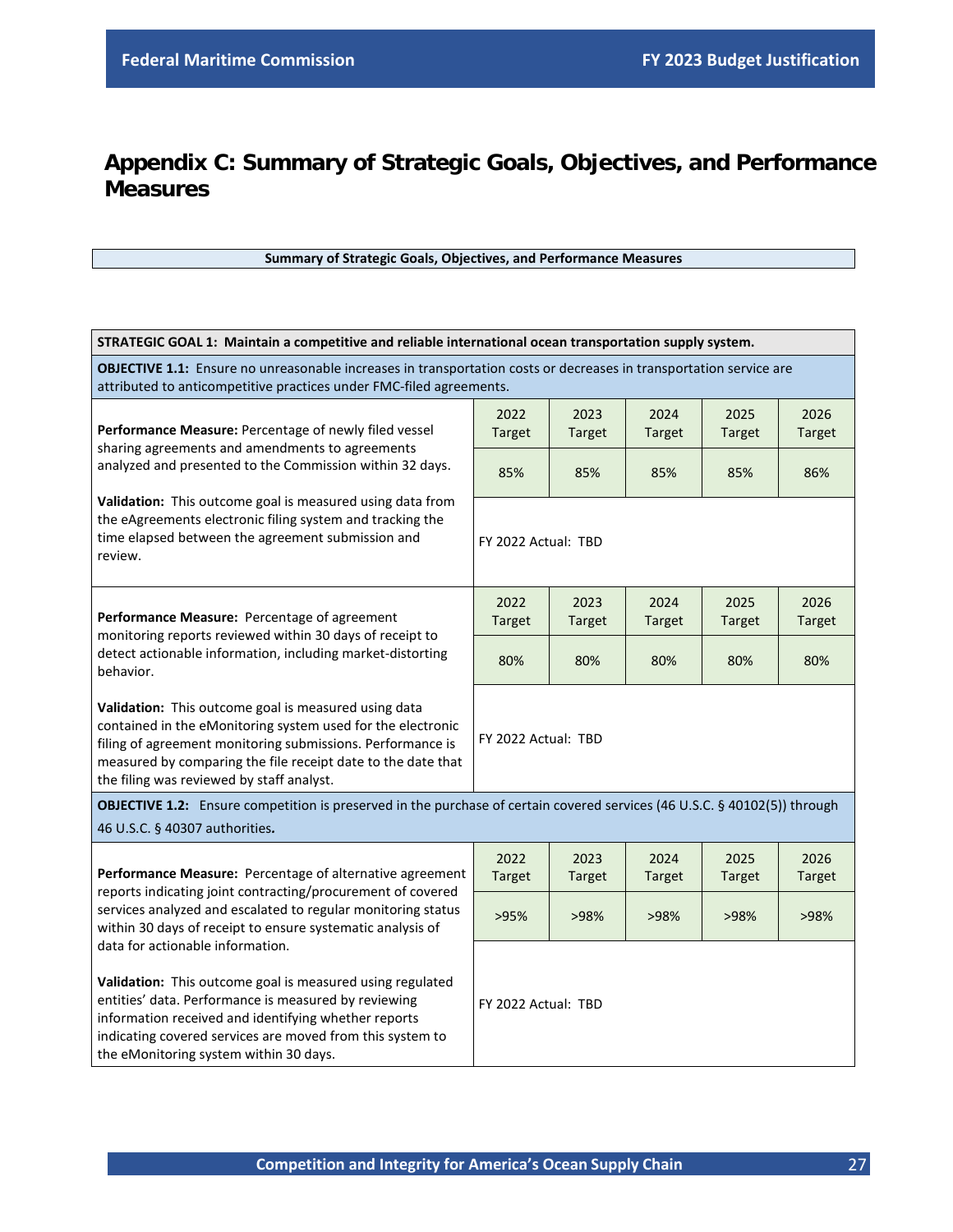#### **Summary of Strategic Goals, Objectives, and Performance Measures - Continued**

| STRATEGIC GOAL 2: Protect the public from unlawful, unfair, and deceptive ocean transportation practices.                                                                                                                                                                                                                                                                                                                             |                       |                       |                       |                       |                       |  |
|---------------------------------------------------------------------------------------------------------------------------------------------------------------------------------------------------------------------------------------------------------------------------------------------------------------------------------------------------------------------------------------------------------------------------------------|-----------------------|-----------------------|-----------------------|-----------------------|-----------------------|--|
| <b>OBJECTIVE 2.1:</b> Identify and take action to end unlawful, unfair, and deceptive practices.                                                                                                                                                                                                                                                                                                                                      |                       |                       |                       |                       |                       |  |
| Performance Measure: Percentage of enforcement actions taken<br>under the Shipping Act successfully resolved through compliance                                                                                                                                                                                                                                                                                                       | 2022<br><b>Target</b> | 2023<br>Target        | 2024<br><b>Target</b> | 2025<br><b>Target</b> | 2026<br><b>Target</b> |  |
| audits, judgments, settlements, compromise agreements, or<br>issuance of default judgments, that are favorable to the FMC's                                                                                                                                                                                                                                                                                                           | 77.5%                 | 77.5%                 | 77.5%                 | 77.5%                 | 77.5%                 |  |
| enforcement program.<br>Validation: This outcome goal is measured by examining<br>enforcement case inventory and counting the number of cases<br>resolved.                                                                                                                                                                                                                                                                            | FY 2022 Actual: TBD   |                       |                       |                       |                       |  |
| Performance Measure: Percentage of contacted unlicensed OTIs                                                                                                                                                                                                                                                                                                                                                                          | 2022<br><b>Target</b> | 2023<br><b>Target</b> | 2024<br><b>Target</b> | 2025<br><b>Target</b> | 2026<br><b>Target</b> |  |
| that submit license applications within one year after pre-<br>enforcement contact and education from an area representative.                                                                                                                                                                                                                                                                                                         |                       | 15%                   | 15%                   | 20%                   | 25%                   |  |
| Validation: This outcome goal is measured by correlating prior<br>fiscal year area representatives' approved pre-enforcement case<br>inventories with the current fiscal year data and notices on the<br>status of Ocean Transportation Intermediary licenses. This data is<br>collected and maintained by the Bureau of Certification and<br>Licensing on the Regulated Persons Index and the list of FMC<br>Licensed & Bonded OTIs. | FY 2022 Actual: TBD   |                       |                       |                       |                       |  |
| OBJECTIVE 2.2: Prevent public harm through licensing and financial responsibility requirements.                                                                                                                                                                                                                                                                                                                                       |                       |                       |                       |                       |                       |  |
| Performance Measure: Percentage of decisions on completed                                                                                                                                                                                                                                                                                                                                                                             | 2022<br><b>Target</b> | 2023<br><b>Target</b> | 2024<br><b>Target</b> | 2025<br><b>Target</b> | 2026<br><b>Target</b> |  |
| OTI license applications rendered within 60 calendar days of<br>receipt, facilitating lawful operation of OTIs with appropriate<br>character and experience requirements.                                                                                                                                                                                                                                                             | 75%                   | 75%                   | 75%                   | 75%                   | 75%                   |  |
| Validation: This outcome goal is measured by comparing the<br>total number of OTI applications assigned to an analyst (X) and<br>the number of applications completed by an analyst on or before<br>the 60 <sup>th</sup> calendar day following assignment (Y) during a specific<br>time period. The outcome goal is calculated as $(Y / X)$ x 100 = %.                                                                               | FY 2022 Actual: TBD   |                       |                       |                       |                       |  |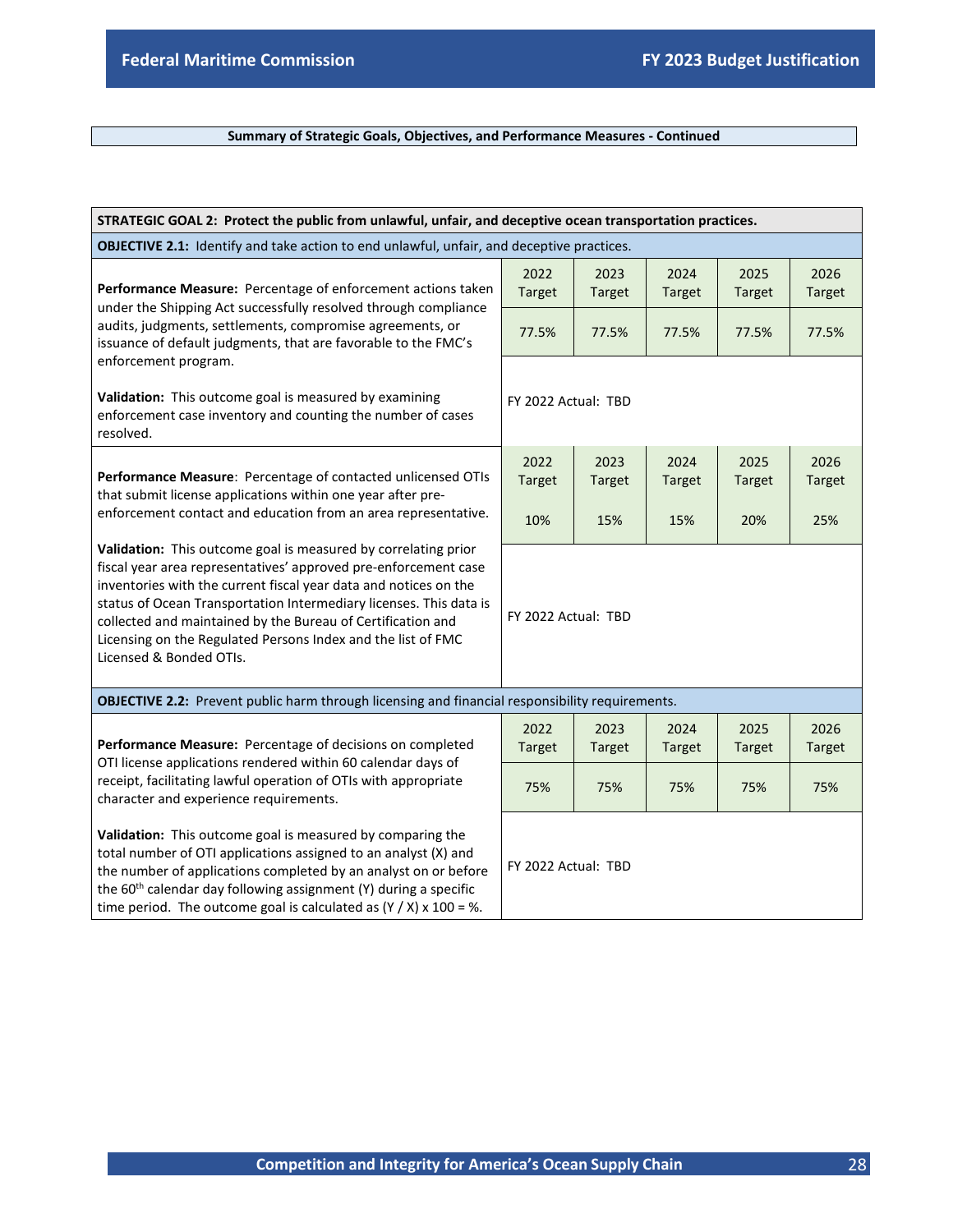#### **Summary of Strategic Goals, Objectives, and Performance Measures - Continued**

| OBJECTIVE 2.2 (CONTINUED): Prevent public harm through licensing and financial responsibility requirements.                                                                                                                                                                                                                                                     |                       |                       |                       |                       |                       |
|-----------------------------------------------------------------------------------------------------------------------------------------------------------------------------------------------------------------------------------------------------------------------------------------------------------------------------------------------------------------|-----------------------|-----------------------|-----------------------|-----------------------|-----------------------|
|                                                                                                                                                                                                                                                                                                                                                                 | 2022                  | 2023                  | 2024                  | 2025                  | 2026                  |
| Performance Measure: Percentage of license renewals completed<br>on or prior to the 3-year renewal deadlines to timely verify                                                                                                                                                                                                                                   | <b>Target</b>         | <b>Target</b>         | <b>Target</b>         | <b>Target</b>         | <b>Target</b>         |
| regulatory compliance.                                                                                                                                                                                                                                                                                                                                          | 75%                   | 75%                   | 75%                   | 75%                   | 75%                   |
| Validation: The Completion Status Report, generated in the<br>license renewal system, provides the total number of renewals<br>completed (X) and the number of renewals completed on or<br>before the renewal deadline (Y) during a specific time period. The<br>outcome goal is calculated as $(Y / X)$ x 100 = %                                              | FY 2022 Actual: TBD   |                       |                       |                       |                       |
| Performance Measure: Percentage of PVOs examined during the<br>year that have the full financial coverage required by regulation to<br>protect against loss from non-performance or casualty.                                                                                                                                                                   | 2022<br><b>Target</b> | 2023<br><b>Target</b> | 2024<br><b>Target</b> | 2025<br><b>Target</b> | 2026<br><b>Target</b> |
|                                                                                                                                                                                                                                                                                                                                                                 | 95%                   | 95%                   | 95%                   | 95%                   | 95%                   |
| Validation: This outcome goal is measured by comparing<br>reported financial coverage amounts against required coverage<br>amounts. Operators covered by this program file semi-annual,<br>monthly, and weekly unearned passenger revenue reports. This<br>information is used to compare reported coverage against<br>required coverage amounts.               | FY 2022 Actual: TBD   |                       |                       |                       |                       |
| OBJECTIVE 2.3: Enhance public awareness of agency resources, remedies, and regulatory requirements through education<br>and outreach.                                                                                                                                                                                                                           |                       |                       |                       |                       |                       |
| Performance Measure: Percentage of Commission issuances,                                                                                                                                                                                                                                                                                                        | 2022<br><b>Target</b> | 2023<br><b>Target</b> | 2024<br><b>Target</b> | 2025<br><b>Target</b> | 2026<br><b>Target</b> |
| orders and reports available through the Commission's website<br>within 5 working days of receipt.                                                                                                                                                                                                                                                              | 90%                   | 90%                   | 92%                   | 92%                   | 92%                   |
| Validation: This outcome goal is measured by reviewing the<br>workflow processes for posting documents to the Commission's<br>website docket activity logs. The date that each docket activity log<br>is updated with new filings or issuances is compared to the date<br>the document is filed with or issued by the Commission in a<br>particular proceeding. | FY 2022 Actual: TBD   |                       |                       |                       |                       |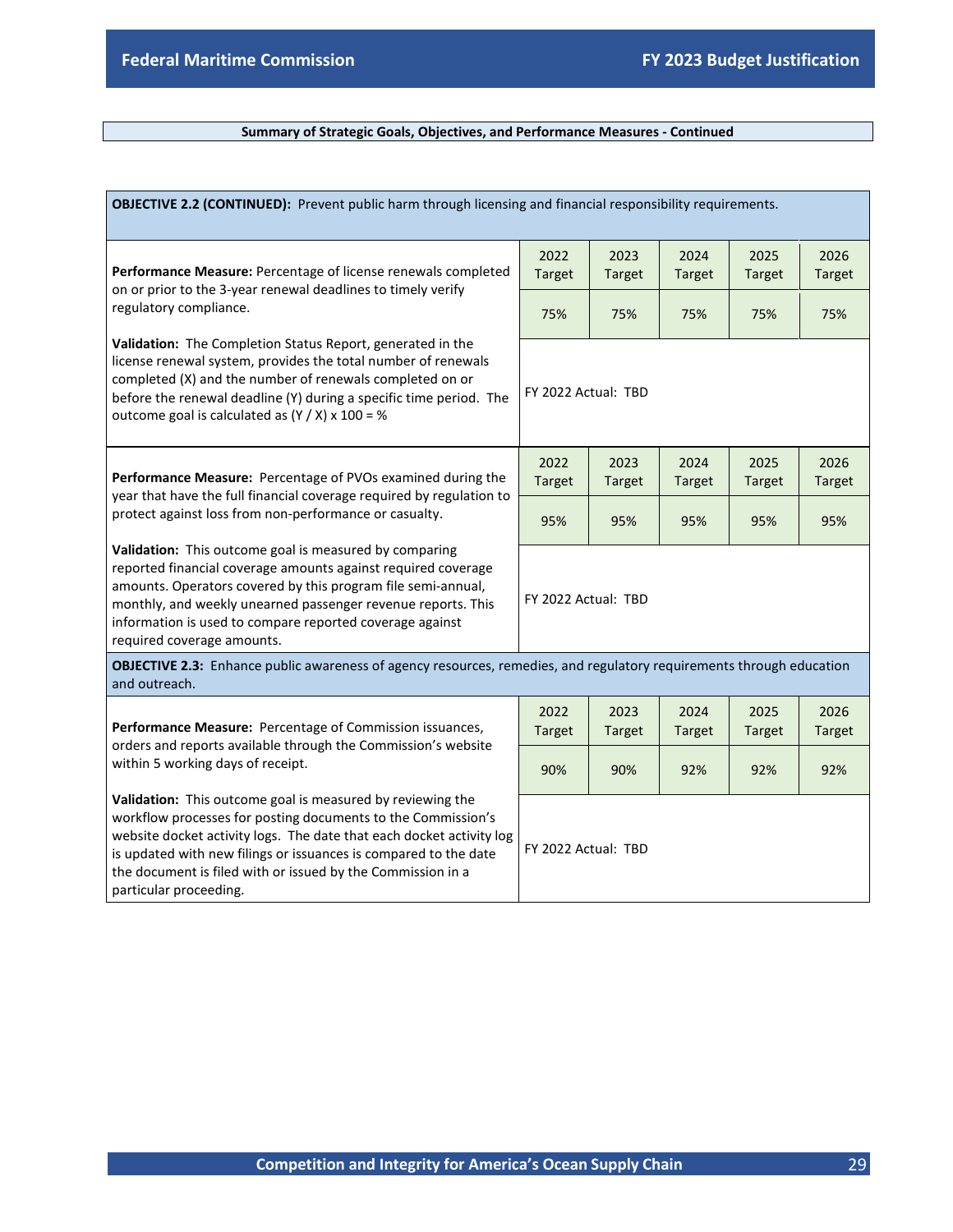#### **Summary of Strategic Goals, Objectives, and Performance Measures - Continued**

| OBJECTIVE 2.4: Impartially and timely resolve international shipping disputes through alternative dispute resolution and<br>adjudication.                                                                                                                                                                                                                                                                                                                                                                               |                       |                       |                       |                       |                       |
|-------------------------------------------------------------------------------------------------------------------------------------------------------------------------------------------------------------------------------------------------------------------------------------------------------------------------------------------------------------------------------------------------------------------------------------------------------------------------------------------------------------------------|-----------------------|-----------------------|-----------------------|-----------------------|-----------------------|
| <b>Performance Measure:</b> Percentage of dispute resolution<br>matters closed within 6 months of request for assistance.<br>Validation: This outcome goal is measured using data                                                                                                                                                                                                                                                                                                                                       | 2022<br><b>Target</b> | 2023<br><b>Target</b> | 2024<br><b>Target</b> | 2025<br><b>Target</b> | 2026<br><b>Target</b> |
|                                                                                                                                                                                                                                                                                                                                                                                                                                                                                                                         | 67%                   | 70%                   | 73%                   | 75%                   | 80%                   |
| maintained by the Commission on each dispute resolution<br>matter opened. Cases are opened upon the request of the<br>public for assistance and are subject to the normal fluctuations<br>in businesses and consumers seeking help from the<br>Commission. Cases are closed upon resolution, voluntary<br>termination by the parties, refusal to participate or failure to<br>respond by a party, or when the CADRS mediator determines<br>that particular issues prevent the possibility for successful<br>resolution. | FY 2022 Actual: TBD   |                       |                       |                       |                       |
| <b>Performance Measure:</b> Percentage of formal complaints or                                                                                                                                                                                                                                                                                                                                                                                                                                                          | 2022<br><b>Target</b> | 2023<br><b>Target</b> | 2024<br><b>Target</b> | 2025<br><b>Target</b> | 2026<br><b>Target</b> |
| Commission-initiated orders of investigation completed within<br>2 years of filing or Commission initiation.                                                                                                                                                                                                                                                                                                                                                                                                            | 72%                   | 72%                   | 72%                   | 72%                   | 72%                   |
| Validation: This outcome goal is measured by using docket<br>activity logs maintained by the Commission and used for docket<br>management, and monthly and annual reporting purposes.                                                                                                                                                                                                                                                                                                                                   | FY 2022 Actual: TBD   |                       |                       |                       |                       |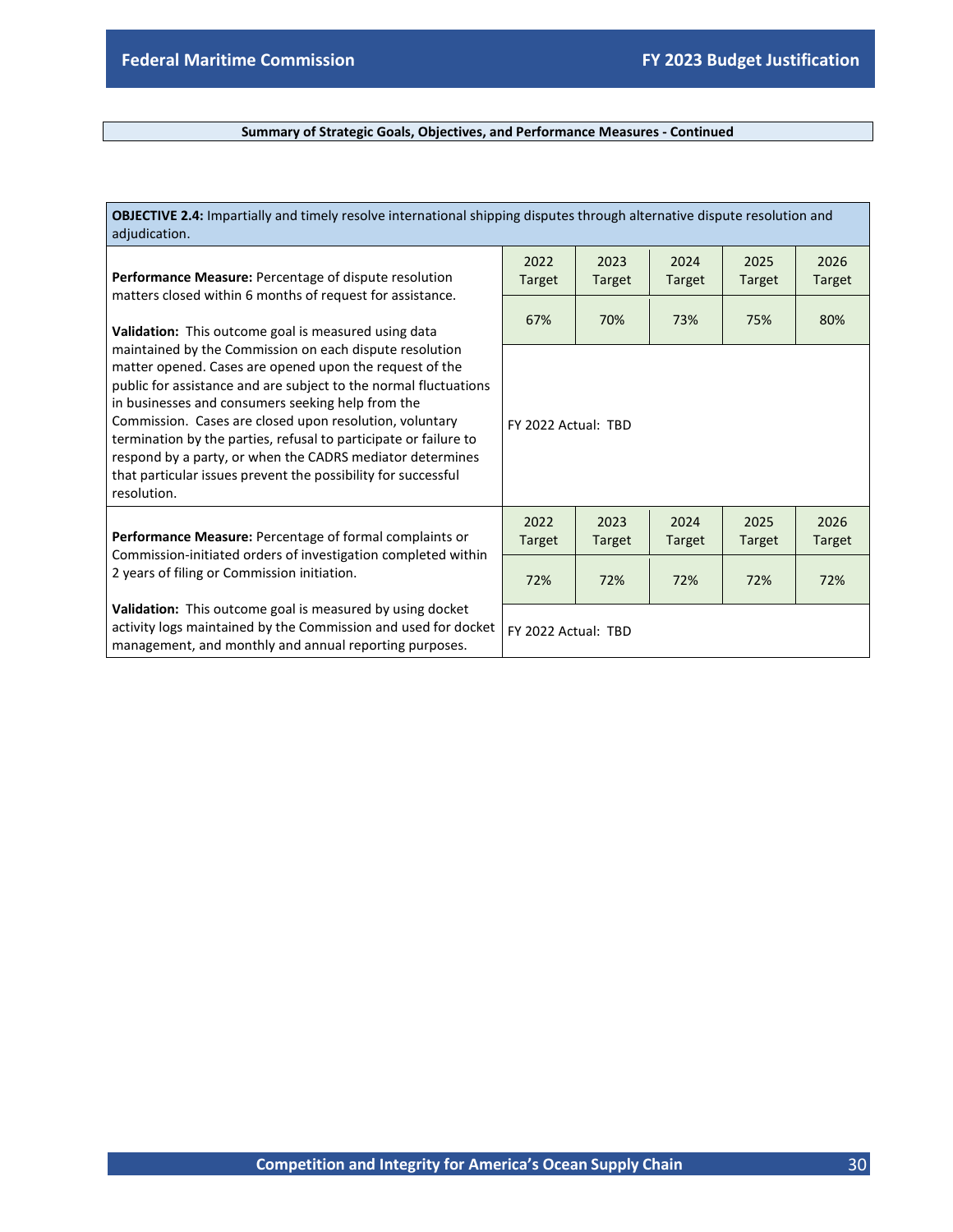#### **Summary of Stewardships Objectives and Performance Measures**

| Stewardship Objective: Advance the FMC's mission through excellence in<br>organizational management.                                                                                                                                                                                                                                                                                                                                                                            |                       |                       |                       |                       |                       |  |
|---------------------------------------------------------------------------------------------------------------------------------------------------------------------------------------------------------------------------------------------------------------------------------------------------------------------------------------------------------------------------------------------------------------------------------------------------------------------------------|-----------------------|-----------------------|-----------------------|-----------------------|-----------------------|--|
| Stewardship Sub-objective 1: Strengthen infrastructure and effective resource management.                                                                                                                                                                                                                                                                                                                                                                                       |                       |                       |                       |                       |                       |  |
| S.1.1. Manage risks and continue mission essential operations.                                                                                                                                                                                                                                                                                                                                                                                                                  |                       |                       |                       |                       |                       |  |
| Performance Measure: COOP activities, including annual                                                                                                                                                                                                                                                                                                                                                                                                                          | 2022<br><b>Target</b> | 2023<br><b>Target</b> | 2024<br><b>Target</b> | 2025<br><b>Target</b> | 2026<br>Target        |  |
| training, notification exercises, and an annual COOP exercise<br>are conducted throughout the year consistent with the FMC<br>COOP Plan.                                                                                                                                                                                                                                                                                                                                        | 100%                  | 100%                  | 100%                  | 100%                  | 100%                  |  |
| Validation: Complete and document all activities between<br>July 1 and June 30. Sources include annual training materials,<br>sign-in sheets/confirmation emails, and after-action reports.                                                                                                                                                                                                                                                                                     | FY 2022 Actual: TBD   |                       |                       |                       |                       |  |
| S.1.2. FMC's financial management systems and practices demonstrate fiscal responsibility and proper accounting.                                                                                                                                                                                                                                                                                                                                                                |                       |                       |                       |                       |                       |  |
| Performance Measure: Achieve an unmodified (clean)<br>opinion from the independent auditor on the Commission's<br>fiscal year's end financial statements. (Data: Office of the<br>Inspector General Independent Auditor's Report)                                                                                                                                                                                                                                               | 2022                  | 2023                  | 2024                  | 2025                  | 2026                  |  |
|                                                                                                                                                                                                                                                                                                                                                                                                                                                                                 | <b>Target</b>         | Target                | <b>Target</b>         | <b>Target</b>         | Target                |  |
|                                                                                                                                                                                                                                                                                                                                                                                                                                                                                 | 100%                  | 100%                  | 100%                  | 100%                  | 100%                  |  |
| Validation: This outcome goal is an unmodified (clean)<br>opinion by the Office of the Inspector General based on<br>findings from the independent auditor's review of the FMC's<br>annual financial statements and internal controls over<br>financial reporting. Each year, the independent auditor<br>reviews approximately 75 processes, documents,<br>procedures, checklists, transaction types, and reports that<br>are all considered as part of the overall assessment. | FY 2022 Actual: TBD   |                       |                       |                       |                       |  |
| S.1.3. Information technology is optimized and IT systems are protected.                                                                                                                                                                                                                                                                                                                                                                                                        |                       |                       |                       |                       |                       |  |
| Performance Measure: Percentage of the overall                                                                                                                                                                                                                                                                                                                                                                                                                                  | 2022<br><b>Target</b> | 2023<br>Target        | 2024<br><b>Target</b> | 2025<br><b>Target</b> | 2026<br><b>Target</b> |  |
| cybersecurity compliance with mandates that are issued.<br>Validation: This objective is measured through the report                                                                                                                                                                                                                                                                                                                                                            | 100%                  | 100%                  | 100%                  | 100%                  | 100%                  |  |
| card from the Cybersecurity and Infrastructure Security<br>Agency (CISA).                                                                                                                                                                                                                                                                                                                                                                                                       | FY 2022 Actual: TBD   |                       |                       |                       |                       |  |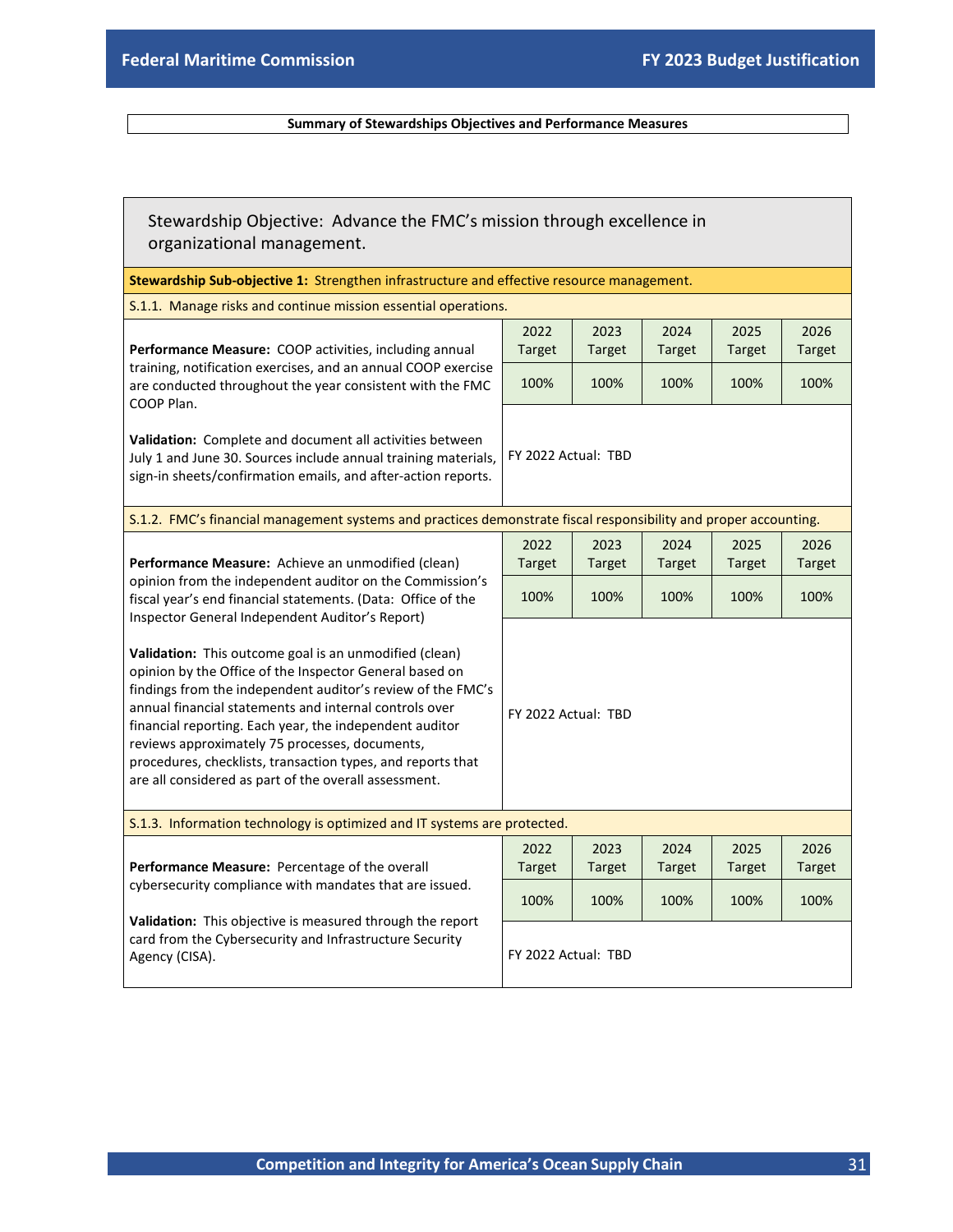#### **Summary of Stewardship Objectives and Performance Measures - Continued**

| Stewardship Sub-objective 1 (continued): Strengthen infrastructure and effective resource management.                                                                                                                                                             |                       |                       |                       |                       |                       |  |  |  |
|-------------------------------------------------------------------------------------------------------------------------------------------------------------------------------------------------------------------------------------------------------------------|-----------------------|-----------------------|-----------------------|-----------------------|-----------------------|--|--|--|
| S.1.4. Maintain the Commission's cloud-based website to allow industry access to FMC resources and applications.                                                                                                                                                  |                       |                       |                       |                       |                       |  |  |  |
| Performance Measure: FMC website uptime percentage.                                                                                                                                                                                                               | 2022<br><b>Target</b> | 2023<br><b>Target</b> | 2024<br>Target        | 2025<br><b>Target</b> | 2026<br><b>Target</b> |  |  |  |
| Validation: This objective is measured through the<br>Commission's Azure server uptime report.                                                                                                                                                                    | 99.5%                 | 99.5%                 | 99.5%                 | 99.5%                 | 99.5%                 |  |  |  |
|                                                                                                                                                                                                                                                                   | FY 2022 Actual: TBD   |                       |                       |                       |                       |  |  |  |
| Stewardship Sub-objective 2: Foster a high performing, engaged, and diverse workforce where staff understand how<br>their efforts contribute to the goals of the Commission.                                                                                      |                       |                       |                       |                       |                       |  |  |  |
| S.2.1. Management promotes a culture that is open, diverse, inclusive, and engaged.                                                                                                                                                                               |                       |                       |                       |                       |                       |  |  |  |
| Performance Measure: Benchmarking EEI index is above<br>the average for small agencies; no more than 10% drop<br>from the prior year.                                                                                                                             | 2022<br>Target        | 2023<br><b>Target</b> | 2024<br><b>Target</b> | 2025<br><b>Target</b> | 2026<br><b>Target</b> |  |  |  |
|                                                                                                                                                                                                                                                                   | $>10\%$               | $> -10%$              | $>10\%$               | $>10\%$               | $> -10%$              |  |  |  |
| Validation: Annual employee responses from the Federal<br>Employee Viewpoint Survey (FEVS).                                                                                                                                                                       | FY 2022 Actual: TBD   |                       |                       |                       |                       |  |  |  |
| S.2.2. Management promotes a results-oriented performance culture.                                                                                                                                                                                                |                       |                       |                       |                       |                       |  |  |  |
| Performance Measure: Benchmarking FEVS results tied                                                                                                                                                                                                               | 2022<br><b>Target</b> | 2023<br>Target        | 2024<br><b>Target</b> | 2025<br><b>Target</b> | 2026<br><b>Target</b> |  |  |  |
| to a results-oriented performance culture.                                                                                                                                                                                                                        | >75%                  | >75%                  | >75%                  | >75%                  | >75%                  |  |  |  |
| Validation: Annual employee responses from the FEVS.                                                                                                                                                                                                              | FY 2022 Actual: TBD   |                       |                       |                       |                       |  |  |  |
| Performance Measure: Percent of staff with the majority                                                                                                                                                                                                           | 2022<br>Target        | 2023<br><b>Target</b> | 2024<br><b>Target</b> | 2025<br><b>Target</b> | 2026<br><b>Target</b> |  |  |  |
| of (3 or more expectations per performance element)<br>performance goals rated as meeting the characteristics of                                                                                                                                                  | 25%                   | >50%                  | >98%                  | >99%                  | >99%                  |  |  |  |
| a specific, measurable, achievable, realistic, and timely<br>(SMART) goal. Targets are for non-SES/non-supervisory<br>staff. SES and supervisor targets will exceed listed staff<br>targets.<br>Validation: Review of performance plans each<br>performance year. | FY 2022 Actual: TBD   |                       |                       |                       |                       |  |  |  |